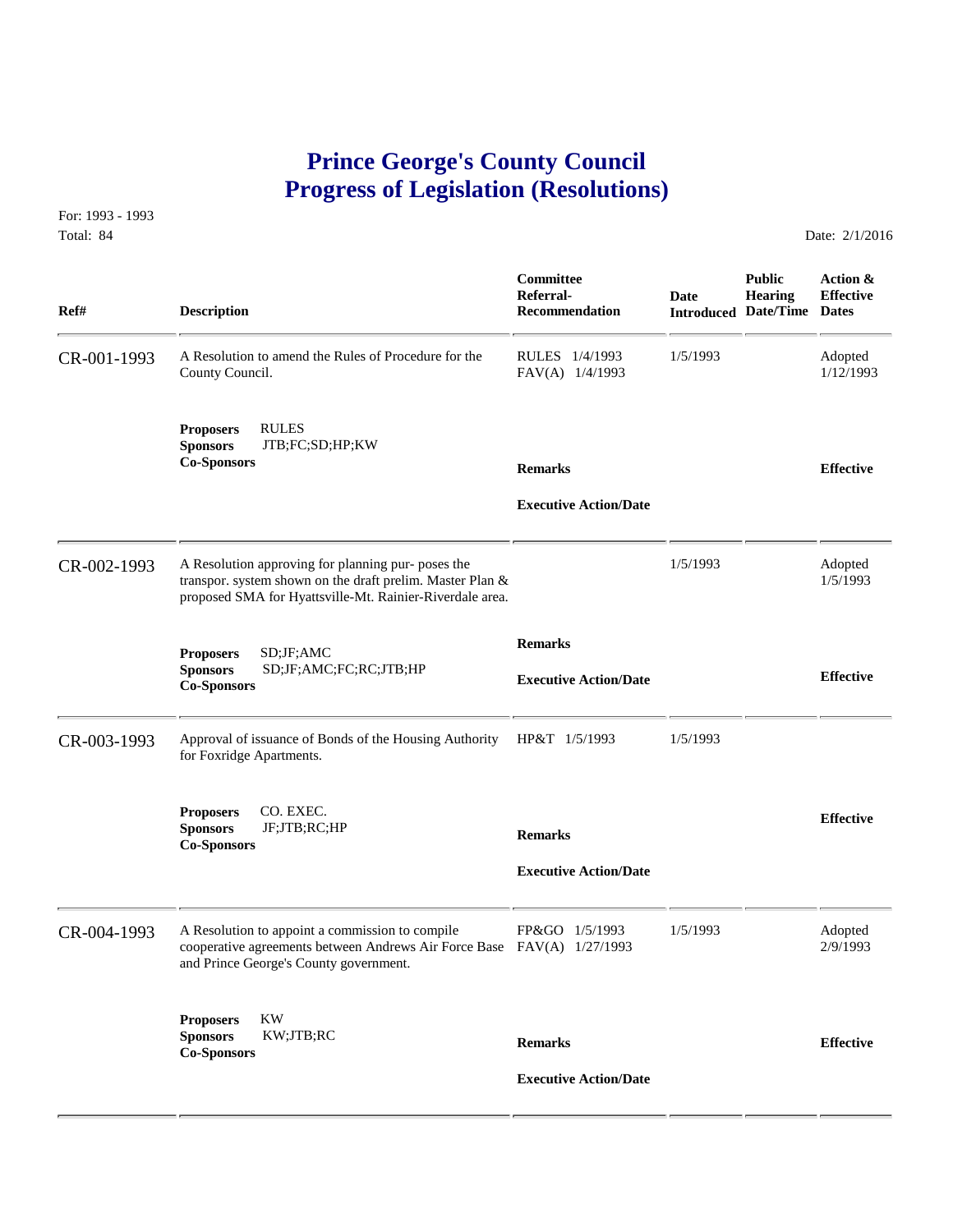**For: 1993-1993 Prince George's County Council** Page 2 of 17<br> **Prince George's County Council** Page 2 of 17<br> **Progress of Legislation (Resolutions)** Date: 2/1/2016 **Total: 84 Progress of Legislation (Resolutions)** 

| Ref#<br>CR-005-1993 | <b>Description</b><br>A Resolution to adopt Rules of Procedure for the District<br>Council.                                                                                                          | <b>Committee</b><br>Referral-<br><b>Recommendation</b><br><b>RULES</b><br>NR(A) 2/2/1993 | <b>Date</b><br><b>Introduced</b><br>1/26/1993 | <b>Public</b><br><b>Hearing</b><br>Date/Time | Action &<br><b>Effective</b><br><b>Dates</b><br>Adopted<br>2/16/1993 |
|---------------------|------------------------------------------------------------------------------------------------------------------------------------------------------------------------------------------------------|------------------------------------------------------------------------------------------|-----------------------------------------------|----------------------------------------------|----------------------------------------------------------------------|
|                     | <b>RULES</b><br><b>Proposers</b><br><b>Sponsors</b><br>SD;FC;JTB;KW;AMC;JF<br><b>Co-Sponsors</b>                                                                                                     | <b>Remarks</b><br><b>Executive Action/Date</b>                                           |                                               |                                              | <b>Effective</b><br>2/16/1993                                        |
| CR-006-1993         | To authorize County to issue and sell its Economic<br>Development revenue bonds in an amount not to exceed<br>\$60,000,000 for the benefit of Greater SE Healthcare<br>System.                       | PS&H 1/12/1993<br>FAV(A) 1/27/1993                                                       | 1/12/1993                                     |                                              | Adopted<br>2/9/1993                                                  |
|                     | <b>Proposers</b><br>CO. EXEC.<br><b>Sponsors</b><br>HP;RC;FC;JTB;SM<br><b>Co-Sponsors</b>                                                                                                            | <b>Remarks</b><br><b>Executive Action/Date</b><br>S 2/18/1993                            |                                               |                                              | <b>Effective</b><br>2/18/1993                                        |
| CR-007-1993         | To authorize County to issue its Economic Development<br>revenue refunding bonds in an amount not to exceed<br>\$4,300,000 for the benefit of International Paper Co.                                |                                                                                          | 1/5/1993                                      |                                              | Adopted<br>1/5/1993                                                  |
|                     | <b>Proposers</b><br>CO. EXEC.<br>FC;JTB;HP;RC<br><b>Sponsors</b><br><b>Co-Sponsors</b>                                                                                                               | <b>Remarks</b><br><b>Executive Action/Date</b><br>S 1/7/1993                             |                                               |                                              | <b>Effective</b><br>1/7/1993                                         |
| CR-008-1993         | A Resolution to endorse and express support for the<br>County's undertaking of the philosophy and principles of<br>Total Quality Management.                                                         | FP&GO 1/12/1993<br>C.O.W. 7/6/1993<br>FAV 7/6/1993                                       | 1/12/1993                                     |                                              | Adopted<br>7/6/1993                                                  |
|                     | CO. EXEC.<br><b>Proposers</b><br><b>Sponsors</b><br>AMC<br><b>Co-Sponsors</b>                                                                                                                        | <b>Remarks</b><br><b>Executive Action/Date</b>                                           |                                               |                                              | <b>Effective</b>                                                     |
| CR-009-1993         | To authorize sale by Industrial Development Authority of PS&H 1/12/1993<br>PGC, MD, Development Refunding Revenue Bonds for<br>certain costs of County Justice Center not to exceed<br>\$65,000,000. | FAV 1/14/1993                                                                            | 1/12/1993                                     |                                              | Adopted<br>2/2/1993                                                  |
|                     | CO. EXEC.<br><b>Proposers</b><br><b>Sponsors</b><br>HP;SD;JTB;FC;RC<br><b>Co-Sponsors</b>                                                                                                            | <b>Remarks</b><br><b>Executive Action/Date</b><br>S 2/2/1993                             |                                               |                                              | <b>Effective</b><br>2/2/1993                                         |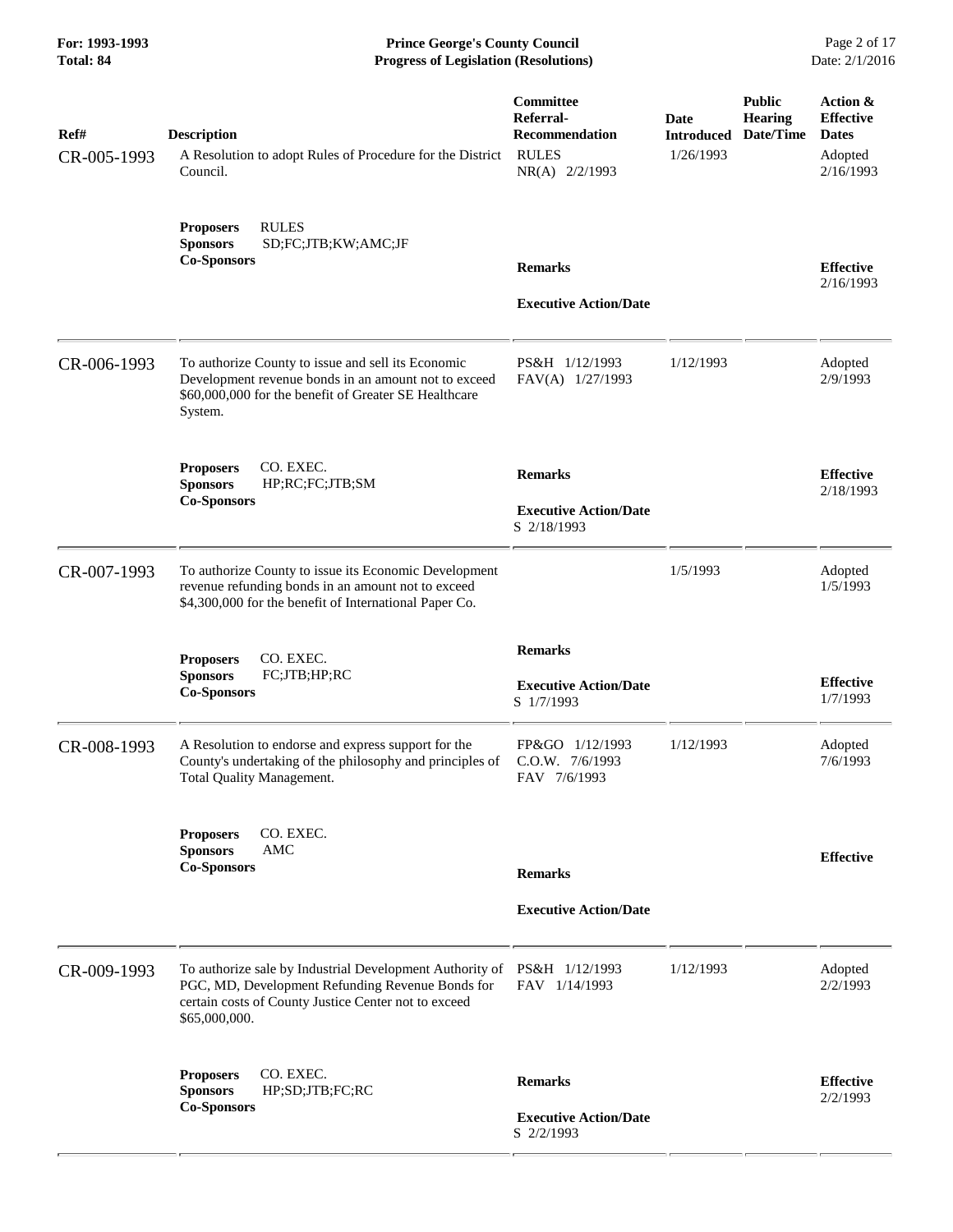**For: 1993-1993 Prince George's County Council** Page 3 of 17<br> **Prince George's County Council** Page 3 of 17<br> **Progress of Legislation (Resolutions)** Date: 2/1/2016 **Total: 84 Progress of Legislation (Resolutions)** 

| Ref#<br>CR-010-1993 | <b>Description</b><br>To determine maximum aggregate principal amount of<br>short-term notes of the County pursuant to CB-30-1991;<br>covenanting to en- act Annual Budget & Appro. Ord. for<br>FY'94. | Committee<br>Referral-<br><b>Recommendation</b><br>FP&GO 1/26/1993<br>FAV 2/24/1993 | Date<br><b>Introduced</b><br>1/26/1993 | <b>Public</b><br><b>Hearing</b><br>Date/Time | Action &<br><b>Effective</b><br><b>Dates</b><br>Adopted<br>3/9/1993  |
|---------------------|--------------------------------------------------------------------------------------------------------------------------------------------------------------------------------------------------------|-------------------------------------------------------------------------------------|----------------------------------------|----------------------------------------------|----------------------------------------------------------------------|
|                     | CO. EXEC.<br><b>Proposers</b><br><b>Sponsors</b><br>JF;HP;JTB;FC<br><b>Co-Sponsors</b>                                                                                                                 | <b>Remarks</b><br><b>Executive Action/Date</b>                                      |                                        |                                              | <b>Effective</b>                                                     |
| CR-011-1993         | A Resolution approving the Landover and Vicinity Master C.O.W. 1/21/1993<br>Plan (Planning Area 72) with revisions, and initiating<br>preparation of a Sectional Map Amendment.                        | FAV 1/21/1993                                                                       | 2/2/1993                               |                                              | Adopted<br>2/9/1993                                                  |
|                     | D.C.<br><b>Proposers</b><br><b>Sponsors</b><br>HP;JTB;FC;RC;JF<br><b>Co-Sponsors</b>                                                                                                                   | <b>Remarks</b><br><b>Executive Action/Date</b>                                      |                                        |                                              | <b>Effective</b>                                                     |
| CR-012-1993         | Ten Year Water & Sewer Plan (Dec. 1992 Amendment<br>Cycle) to change the water and sewer category<br>designations of properties within the 1992 Comprehensive<br>Plan.                                 | $C.0.W.$ $2/23/1993$<br>FAV(A) 3/23/1993                                            | 2/23/1993                              | 3/16/1993<br>1:30 P.M.                       | Adopted<br>3/30/1993                                                 |
|                     | CO. EXEC.<br><b>Proposers</b><br><b>Sponsors</b><br>HP;FC;JTB<br><b>Co-Sponsors</b>                                                                                                                    | <b>Remarks</b><br><b>Executive Action/Date</b>                                      |                                        |                                              | <b>Effective</b><br>4/5/1993                                         |
| CR-013-1993         | To approve and adopt the Nineteenth Year Community<br>Development Block Grant application.<br><b>Proposers</b><br>CO. EXEC.<br>HP;FC;JF<br><b>Sponsors</b><br><b>Co-Sponsors</b>                       | HP&T 3/2/1993<br>HELD 3/29/1993<br>FAV(A) 4/6/1993<br>C.O.W. 4/20/1993              | 3/2/1993                               |                                              | Adopted<br>4/13/1993<br>Recommit<br>4/20/1993<br>Adopted<br>5/4/1993 |
|                     |                                                                                                                                                                                                        | <b>Remarks</b><br>$(5/4/93 - RULES)$<br>SUSPENDED)<br><b>Executive Action/Date</b>  |                                        |                                              | <b>Effective</b>                                                     |
| CR-014-1993         | Resolution supporting expending peace dividend funds on<br>the education of children for a competitive world.                                                                                          |                                                                                     | 3/9/1993                               |                                              | Adopted<br>3/9/1993                                                  |
|                     | BD OF ED.<br><b>Proposers</b><br><b>Sponsors</b><br>HP;FC;JTB;KW<br><b>Co-Sponsors</b>                                                                                                                 | <b>Remarks</b><br><b>Executive Action/Date</b>                                      |                                        |                                              | <b>Effective</b>                                                     |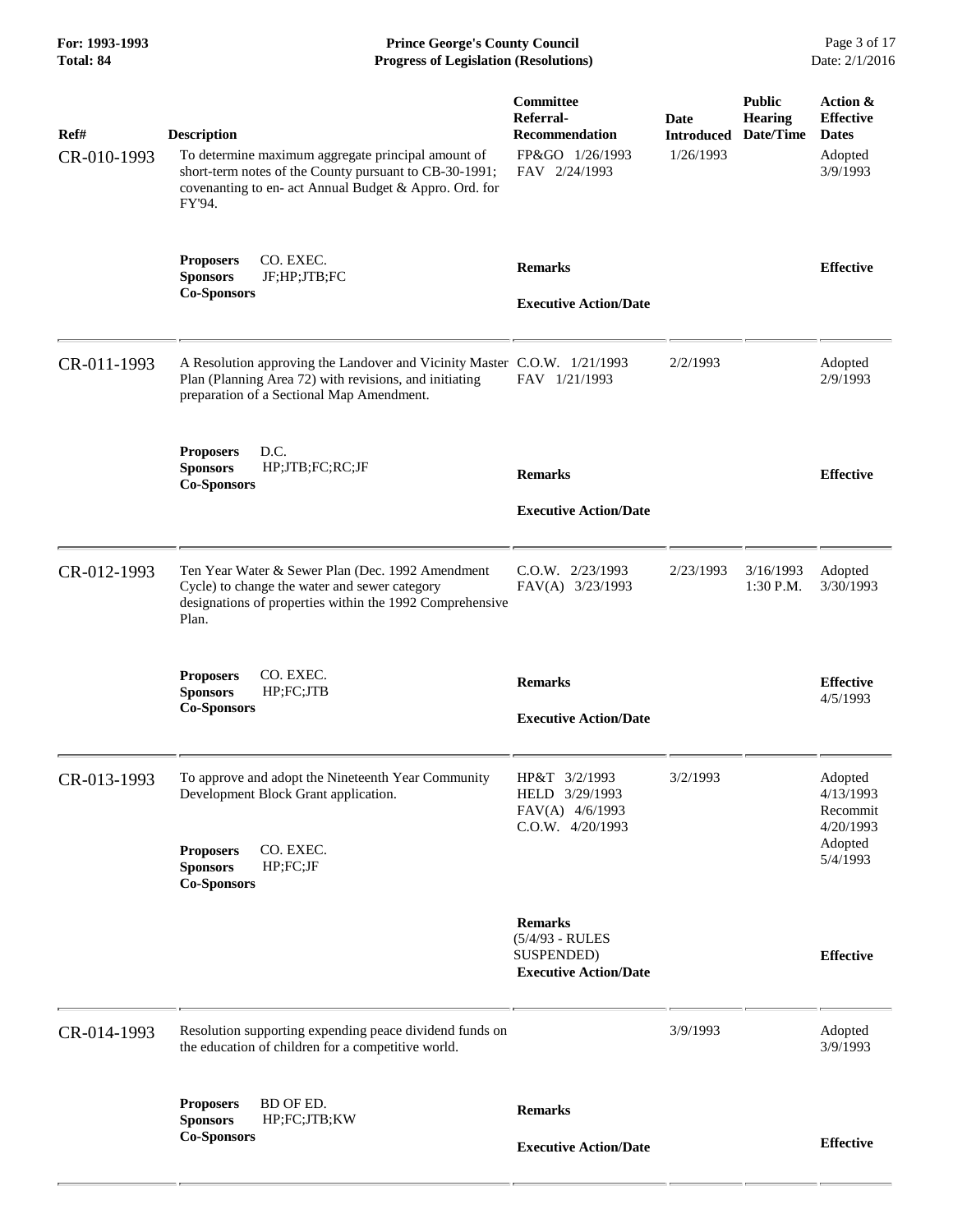| For: 1993-1993<br>Total: 84 | <b>Prince George's County Council</b><br><b>Progress of Legislation (Resolutions)</b>                                                                                                                      |                                                               | Page 4 of 17<br>Date: 2/1/2016        |                                              |                                                                     |
|-----------------------------|------------------------------------------------------------------------------------------------------------------------------------------------------------------------------------------------------------|---------------------------------------------------------------|---------------------------------------|----------------------------------------------|---------------------------------------------------------------------|
| Ref#<br>CR-015-1993         | <b>Description</b><br>A Resolution concerning the President's Economic<br>Stimulus, Deficit Reduction and Investment Plan Sponsors<br>CPB WI.                                                              | <b>Committee</b><br>Referral-<br><b>Recommendation</b>        | Date<br><b>Introduced</b><br>3/9/1993 | <b>Public</b><br><b>Hearing</b><br>Date/Time | Action &<br><b>Effective</b><br><b>Dates</b><br>Adopted<br>3/9/1993 |
|                             | FC<br><b>Proposers</b><br>FC;HP;JTB;KW<br><b>Sponsors</b><br><b>Co-Sponsors</b>                                                                                                                            | <b>Remarks</b><br><b>Executive Action/Date</b><br>S 3/15/1993 |                                       |                                              | <b>Effective</b>                                                    |
| CR-016-1993                 | MARC Commuter Rail Service to Southern Maryland, to<br>urge MDOT to initiate a pilot project of commuter rail<br>service to So. Md. utilizing the Pope's Creek railroad line.                              |                                                               | 3/16/1993                             |                                              | Adopted<br>3/16/1993                                                |
|                             | SD;JTB;HP;KW<br><b>Proposers</b><br>SD;JTB;HP;KW;SM;FC<br><b>Sponsors</b><br><b>Co-Sponsors</b>                                                                                                            | <b>Remarks</b><br><b>Executive Action/Date</b>                |                                       |                                              | <b>Effective</b>                                                    |
| CR-017-1993                 | A Resolution proposing amendments to Subregion V<br>Master Plan and Sectional Map Amendment.                                                                                                               | C.0.W.<br>FAV 2/23/1993                                       | 3/23/1993                             | 5/11/1993<br>7:00 P.M.                       | Adopted<br>3/30/1993                                                |
|                             | D.C.<br><b>Proposers</b><br><b>Sponsors</b><br>KW;SM<br><b>Co-Sponsors</b>                                                                                                                                 | <b>Remarks</b><br><b>Executive Action/Date</b>                |                                       |                                              | <b>Effective</b>                                                    |
| CR-018-1993                 | Supplementary Appropriation of State Grant Funds to the PS&H 3/23/1993<br>Police Dept. of \$140,250 for Alcohol/Drug Highway FAV 5/17/1993<br>Safety Program and the Victim/Witness Assistance<br>Program. |                                                               | 3/23/1993                             |                                              | Adopted<br>5/25/1993                                                |
|                             | CO. EXEC.<br><b>Proposers</b><br>HP;JTB;RC;FC;SD;JF;AMC;SM;KW<br><b>Sponsors</b><br><b>Co-Sponsors</b>                                                                                                     | <b>Remarks</b><br><b>Executive Action/Date</b>                |                                       |                                              | <b>Effective</b>                                                    |
| CR-019-1993                 | To provide Supplemental Appropriation of \$396,825 for<br>local government study spon- sored by Advisory<br>Commission on Intergov- ernmental Relations and NACo.                                          | FP&GO 4/6/1993<br>FAV 5/12/1993                               | 4/6/1993                              |                                              | Adopted<br>5/18/1993                                                |
|                             | <b>Proposers</b><br>CO. EXEC.<br><b>Sponsors</b><br>HP<br><b>Co-Sponsors</b>                                                                                                                               | <b>Remarks</b><br><b>Executive Action/Date</b>                |                                       |                                              | <b>Effective</b>                                                    |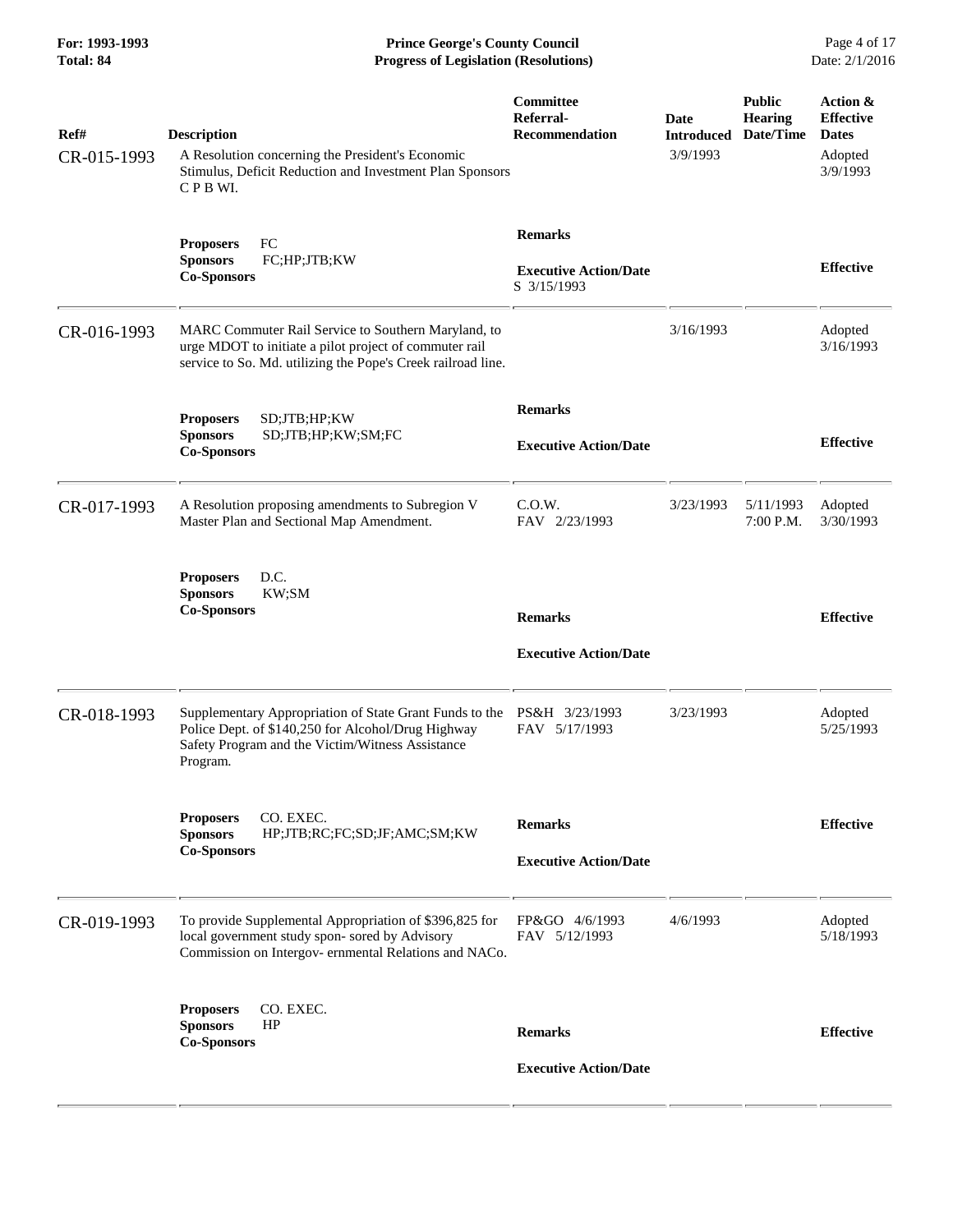**For: 1993-1993 Prince George's County Council** Page 5 of 17<br> **Prince George's County Council** Page 5 of 17<br> **Progress of Legislation (Resolutions)** Date: 2/1/2016 **Total: 84 Progress of Legislation (Resolutions)** 

| Ref#<br>CR-020-1993 | <b>Description</b><br>Md. Energy Financing Adm. Ltd. Obligation Industrial<br>Revenue Bonds not to exceed \$12,000,000 for FERST for<br>Pr. Geo.'s, Inc. (F&E Resource Systems Tech. for P.G.,<br>Inc.). | Committee<br>Referral-<br><b>Recommendation</b>                               | Date<br><b>Introduced</b><br>4/6/1993 | <b>Public</b><br><b>Hearing</b><br>Date/Time | Action &<br><b>Effective</b><br><b>Dates</b><br>Adopted<br>4/6/1993 |
|---------------------|----------------------------------------------------------------------------------------------------------------------------------------------------------------------------------------------------------|-------------------------------------------------------------------------------|---------------------------------------|----------------------------------------------|---------------------------------------------------------------------|
|                     |                                                                                                                                                                                                          | <b>Remarks</b>                                                                |                                       |                                              |                                                                     |
|                     | CO. EXEC.<br><b>Proposers</b><br><b>Sponsors</b><br>KW;AMC;FC;JTB<br><b>Co-Sponsors</b>                                                                                                                  | <b>Executive Action/Date</b>                                                  |                                       |                                              | <b>Effective</b>                                                    |
| CR-021-1993         | A resolution proposing amendments to the Subregion VI<br>Adopted Master Plan.                                                                                                                            |                                                                               | 4/20/1993                             | 6/16/1993<br>7:00 P.M.                       | Adopted<br>5/4/1993                                                 |
|                     | D.C.<br><b>Proposers</b><br>KW;JTB<br><b>Sponsors</b><br><b>Co-Sponsors</b>                                                                                                                              | <b>Remarks</b><br>(RECONSIDERED &<br>AMENDED)<br><b>Executive Action/Date</b> |                                       |                                              | <b>Effective</b>                                                    |
| CR-022-1993         | A Resolution for the purpose of establish- ing the fees for<br>casino night events.                                                                                                                      | C.0.W.<br>FAV(A) 4/6/1993                                                     | 4/20/1993                             |                                              | Adopted<br>5/25/1993                                                |
|                     | <b>KW</b><br><b>Proposers</b><br><b>Sponsors</b><br>KW;SD;HP;FC<br><b>Co-Sponsors</b>                                                                                                                    | <b>Remarks</b><br><b>Executive Action/Date</b>                                |                                       |                                              | <b>Effective</b><br>7/1/1993                                        |
| CR-023-1993         | To establish standard operating procedures for the<br>investigation and remediation of public nuisances in<br>residential and commercial properties.                                                     | PS&H 4/20/1993<br>FAV 6/16/1993                                               | 4/20/1993                             |                                              | Adopted<br>7/6/1993                                                 |
|                     | <b>Proposers</b><br>JF<br><b>Sponsors</b><br>JF;JTB;HP<br><b>Co-Sponsors</b>                                                                                                                             | <b>Remarks</b><br>(SEE ALSO CB-63-1993)<br><b>Executive Action/Date</b>       |                                       |                                              | <b>Effective</b>                                                    |
| CR-024-1993         | A Resolution to approve the financing of acquisition and<br>rehabilitation of the Pond Meadow alternative living<br>project by the Community Development Administration<br>$(CDA)$ .                     | HP&T 4/27/1993<br>FAV 5/24/1993                                               | 4/27/1993                             |                                              | Adopted<br>6/8/1993                                                 |
|                     | CO. EXEC.<br><b>Proposers</b><br><b>Sponsors</b><br>SD;JTB;FC<br><b>Co-Sponsors</b>                                                                                                                      | <b>Remarks</b><br><b>Executive Action/Date</b>                                |                                       |                                              | <b>Effective</b>                                                    |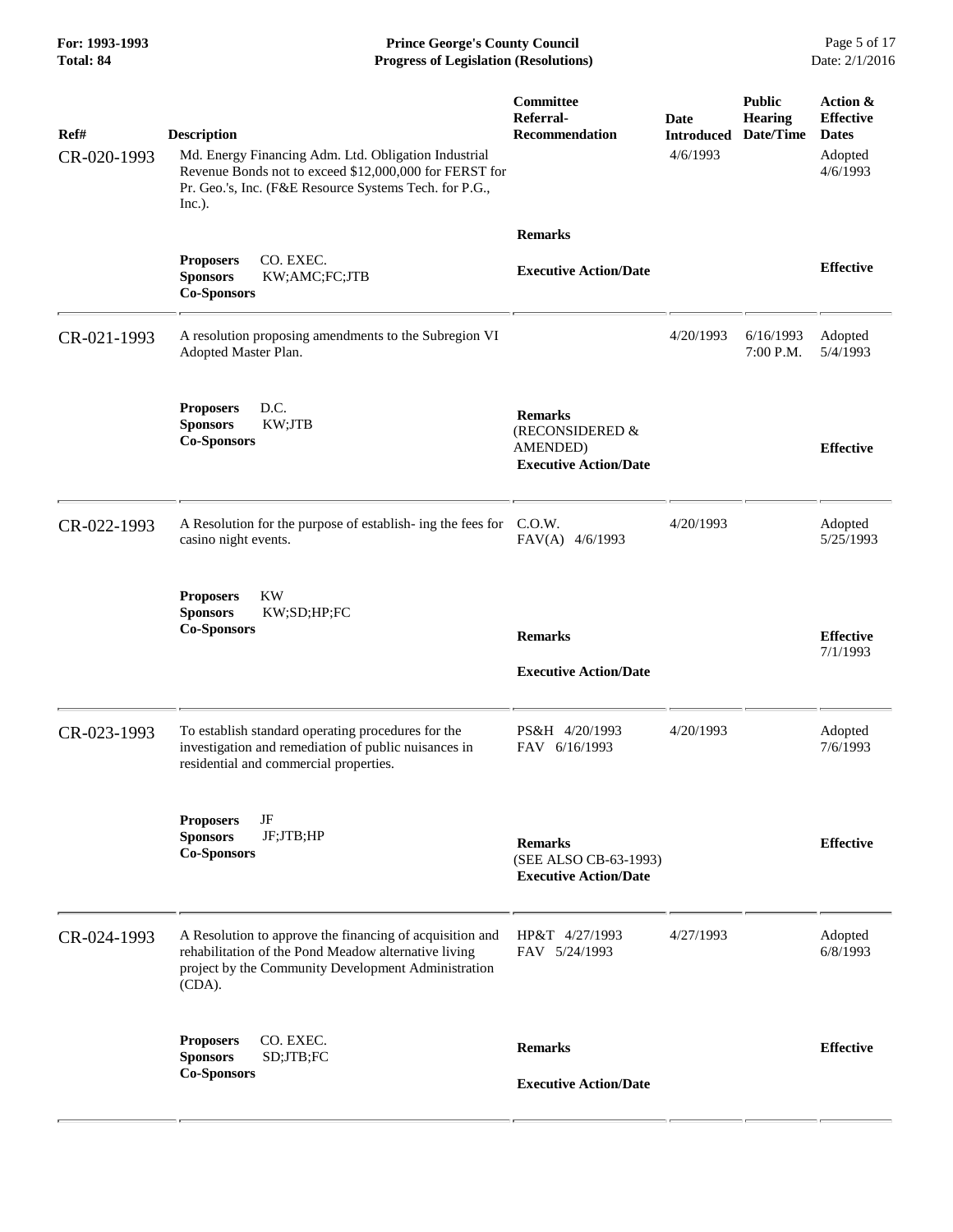**For: 1993-1993 Prince George's County Council** Page 6 of 17<br> **Prince George's County Council** Page 6 of 17<br> **Progress of Legislation (Resolutions)** Date: 2/1/2016 **Total: 84 Progress of Legislation (Resolutions)** 

| Ref#<br>CR-025-1993 | <b>Description</b><br>To amend Salary Schedule S-O for Deputy Sheriff<br>Captains (Pay Grade W-31) to reflect the new pay rates to FAV 6/24/1993<br>take effect July 1, 1993. | Committee<br>Referral-<br><b>Recommendation</b><br>PS&H 6/8/1993                                        | Date<br><b>Introduced</b><br>6/8/1993 | <b>Public</b><br><b>Hearing</b><br>Date/Time | Action &<br><b>Effective</b><br><b>Dates</b><br>Adopted<br>7/6/1993 |
|---------------------|-------------------------------------------------------------------------------------------------------------------------------------------------------------------------------|---------------------------------------------------------------------------------------------------------|---------------------------------------|----------------------------------------------|---------------------------------------------------------------------|
|                     | <b>Proposers</b><br>CO. EXEC.<br><b>Sponsors</b><br>JTB;HP<br><b>Co-Sponsors</b>                                                                                              | <b>Remarks</b><br>(SEE ALSO CR-78-1992)<br><b>Executive Action/Date</b>                                 |                                       |                                              | <b>Effective</b><br>7/1/1993                                        |
| CR-026-1993         | Approval of Issuance of Refunding Bonds by the Housing HP&T 5/4/1993<br>Authority for Cherry Hill Apartments Project.                                                         | FAV 6/16/1993                                                                                           | 5/4/1993                              | 5/25/1993<br>1:30 P.M.                       | Adopted<br>6/22/1993                                                |
|                     | CO. EXEC.<br><b>Proposers</b><br>JF;SM;FC;HP<br><b>Sponsors</b><br><b>Co-Sponsors</b>                                                                                         | <b>Remarks</b><br><b>Executive Action/Date</b>                                                          |                                       |                                              | <b>Effective</b>                                                    |
| CR-027-1993         | Resolution declaring the first week of May annually as<br>Andrews Air Force Base Recognition Week.                                                                            |                                                                                                         | 5/4/1993                              |                                              | Adopted<br>5/4/1993                                                 |
|                     | <b>Proposers</b><br>KW<br><b>Sponsors</b><br>KW;FC;SM;HP;RC;AMC;JF;SD<br><b>Co-Sponsors</b>                                                                                   | <b>Remarks</b><br><b>Executive Action/Date</b>                                                          |                                       |                                              | <b>Effective</b>                                                    |
| CR-028-1993         | To amend the temporary suspension on the acceptance,<br>processing or issuance of permits for casino night events<br>in the County.                                           |                                                                                                         | 5/4/1993                              |                                              | Adopted<br>5/4/1993                                                 |
|                     | <b>KW</b><br><b>Proposers</b><br><b>KW</b><br><b>Sponsors</b><br><b>Co-Sponsors</b>                                                                                           | <b>Remarks</b><br>(DIDN'T TAKE EFFECT;<br>EX. DIDN'T SIGN)<br><b>Executive Action/Date</b><br><b>US</b> |                                       |                                              | <b>Effective</b>                                                    |
| CR-029-1993         | A Resolution to adopt individual codes and standards of<br>the National Fire Protection Association in accordance<br>with Sec. 11-253 of the County Code.                     | PS&H 5/11/1993<br>FAV(A) 6/24/1993                                                                      | 5/11/1993                             |                                              | Adopted<br>7/6/1993                                                 |
|                     | JF<br><b>Proposers</b><br>JF;FC;JTB;RC;HP<br><b>Sponsors</b><br><b>Co-Sponsors</b>                                                                                            | <b>Remarks</b><br>(SEE CR-55-1993 &<br>CB-75-1993)<br><b>Executive Action/Date</b>                      |                                       |                                              | <b>Effective</b>                                                    |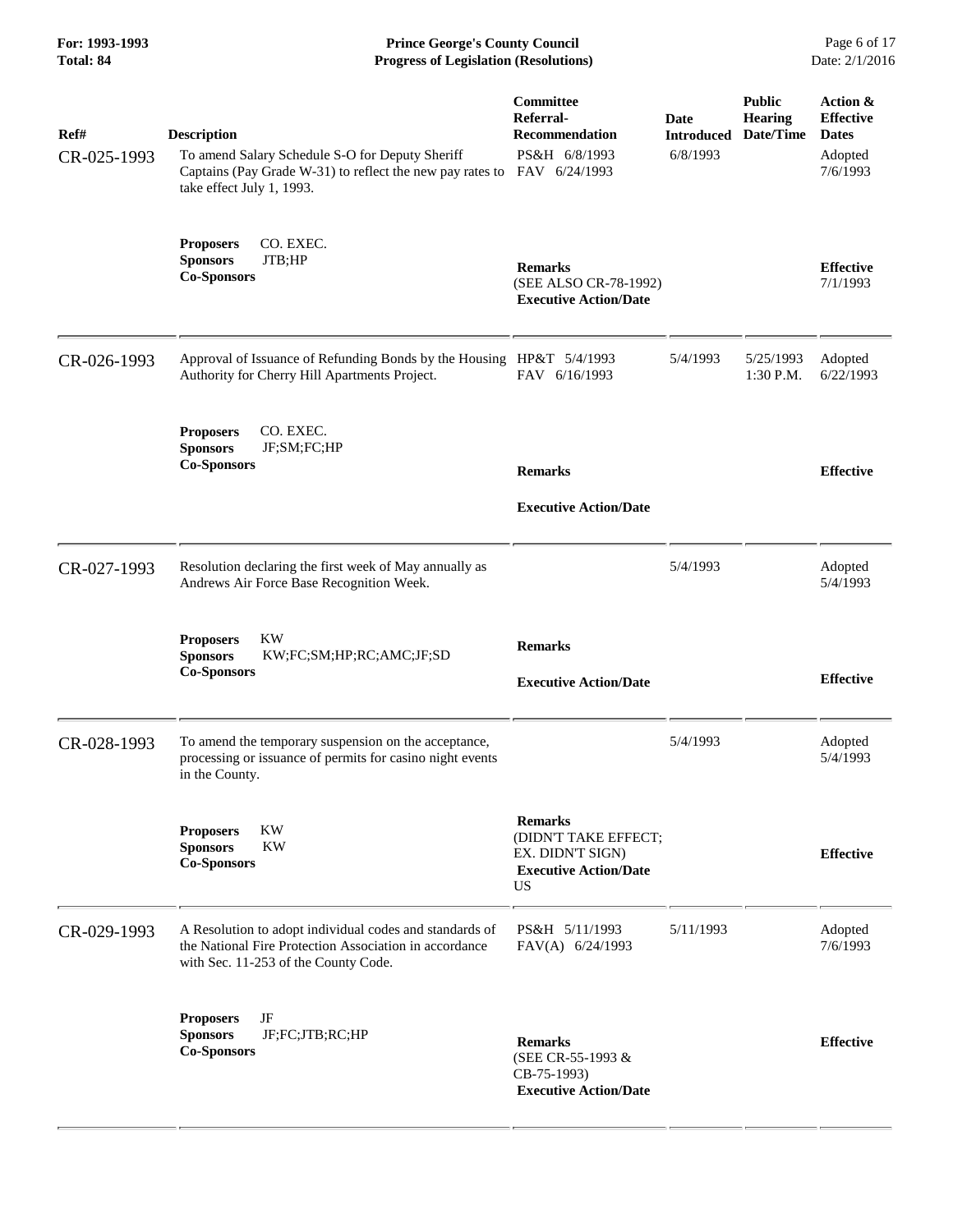**For: 1993-1993 Prince George's County Council** Page 7 of 17<br> **Prince George's County Council** Page 7 of 17<br> **Progress of Legislation (Resolutions)** Date: 2/1/2016 **Total: 84 Progress of Legislation (Resolutions)** 

| Ref#<br>CR-030-1993 | <b>Description</b><br>A Resolution to approve FY 1993-94 Operating and<br>Capital Budgets of the WSSC and recommend water and<br>sewer rates and ad valorem tax levies.                                      | Committee<br>Referral-<br><b>Recommendation</b> | <b>Date</b><br>5/25/1993 | <b>Public</b><br><b>Hearing</b><br><b>Introduced Date/Time</b> | Action &<br><b>Effective</b><br><b>Dates</b><br>Adopted<br>5/25/1993 |
|---------------------|--------------------------------------------------------------------------------------------------------------------------------------------------------------------------------------------------------------|-------------------------------------------------|--------------------------|----------------------------------------------------------------|----------------------------------------------------------------------|
|                     | HP<br><b>Proposers</b><br>HP;RC;SD;FC<br><b>Sponsors</b><br><b>Co-Sponsors</b>                                                                                                                               | <b>Remarks</b><br><b>Executive Action/Date</b>  |                          |                                                                | <b>Effective</b>                                                     |
| CR-031-1993         | A Resolution to adopt with amendments the WSSC FY<br>1994-99 Capital Improvements Program for Prince<br>George's County for Water and Sewerage.                                                              |                                                 | 5/25/1993                |                                                                | Adopted<br>5/25/1993                                                 |
|                     | HP<br><b>Proposers</b><br><b>Sponsors</b><br>HP;FC;SD;RC;JTB;KW<br><b>Co-Sponsors</b>                                                                                                                        | <b>Remarks</b><br><b>Executive Action/Date</b>  |                          |                                                                | <b>Effective</b>                                                     |
| CR-032-1993         | Fiscal Year 1994 Budget and Tax Rate Washington<br>Suburban Transit Commission.                                                                                                                              |                                                 | 5/25/1993                |                                                                | Adopted<br>5/25/1993                                                 |
|                     | HP<br><b>Proposers</b><br><b>Sponsors</b><br>HP;FC;JF;JTB;RC<br><b>Co-Sponsors</b>                                                                                                                           | <b>Remarks</b><br><b>Executive Action/Date</b>  |                          |                                                                | <b>Effective</b>                                                     |
| CR-033-1993         | A Supplementary Appropriation of Federal Grant Funds to PS&H 5/18/1993<br>provide \$419,460 to the Health Department Budget for the FAV 6/2/1993<br>Ryan White Comprehensive AIDS Resource Grant<br>Program. |                                                 | 5/18/1993                |                                                                | Adopted<br>6/8/1993                                                  |
|                     | <b>Proposers</b><br>CO. EXEC<br>HP;SD;JTB<br><b>Sponsors</b><br><b>Co-Sponsors</b>                                                                                                                           | <b>Remarks</b><br><b>Executive Action/Date</b>  |                          |                                                                | <b>Effective</b>                                                     |
| CR-034-1993         | To endorse the development of elderly rental housing and HP&T 5/25/1993<br>approving the proposed financing of Malta House by the<br>State of Maryland (not to exceed \$1,500,000).                          | FAV(A) 10/18/1993                               | 5/25/1993                |                                                                | Adopted<br>10/26/1993                                                |
|                     | <b>Proposers</b><br>CO. EXEC.<br>JTB;RC;FC;HP<br><b>Sponsors</b><br><b>Co-Sponsors</b>                                                                                                                       | <b>Remarks</b><br><b>Executive Action/Date</b>  |                          |                                                                | <b>Effective</b>                                                     |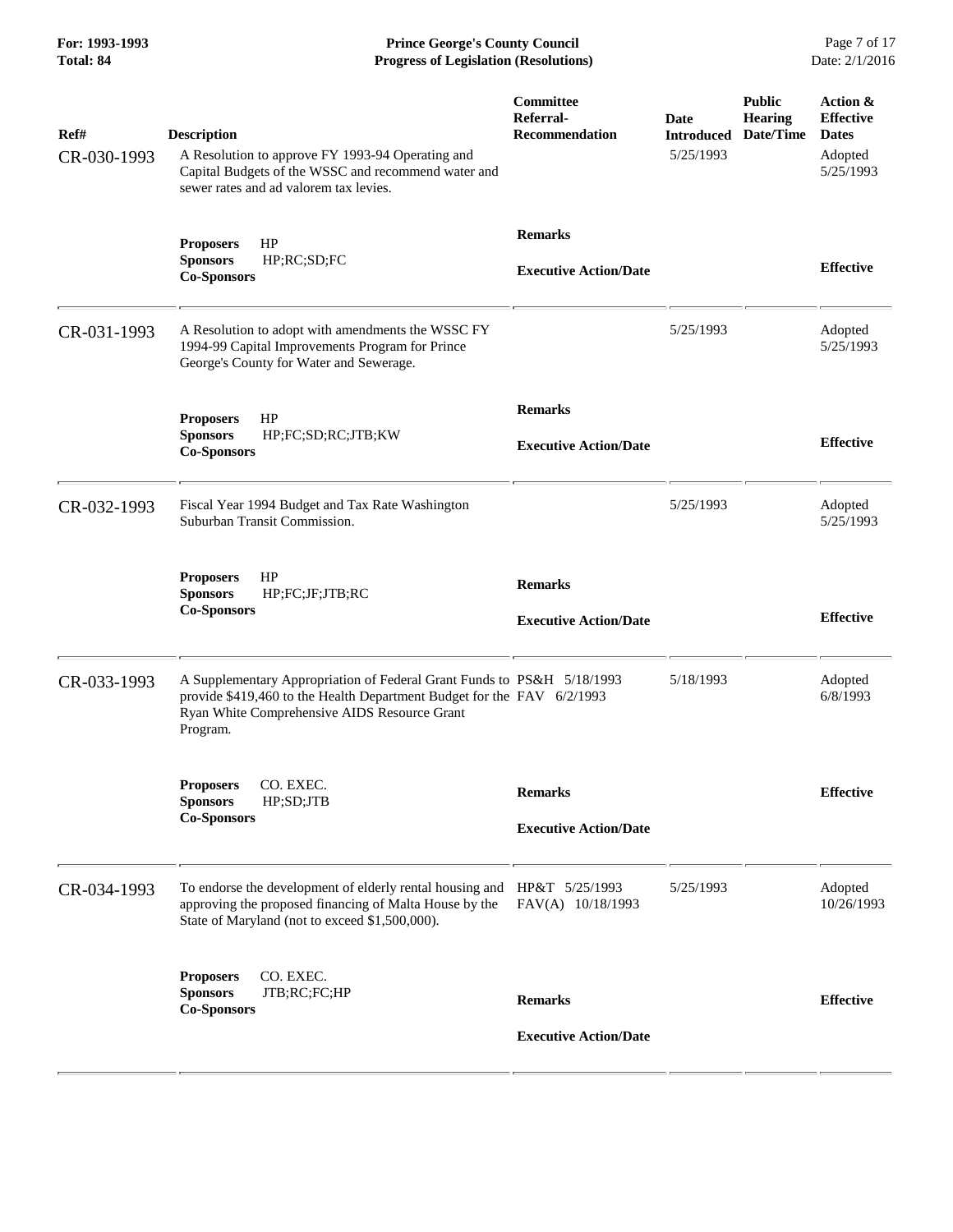**For: 1993-1993 Prince George's County Council** Page 8 of 17<br> **Prince George's County Council** Page 8 of 17<br> **Progress of Legislation (Resolutions)** Date: 2/1/2016 **Total: 84 Progress of Legislation (Resolutions)** 

| Ref#<br>CR-035-1993 | <b>Description</b><br>To approve the financing of acquisition of the<br>VESTA-Elm Street project by the Commu- nity<br>Development Administration (CDA) (not to exceed<br>\$83,000).                       | Committee<br>Referral-<br><b>Recommendation</b><br>HP&T 5/25/1993<br>FAV 7/14/1993 | <b>Date</b><br><b>Introduced</b><br>5/25/1993 | <b>Public</b><br><b>Hearing</b><br>Date/Time | Action &<br><b>Effective</b><br><b>Dates</b><br>Adopted<br>7/27/1993 |
|---------------------|------------------------------------------------------------------------------------------------------------------------------------------------------------------------------------------------------------|------------------------------------------------------------------------------------|-----------------------------------------------|----------------------------------------------|----------------------------------------------------------------------|
|                     | CO. EXEC.<br><b>Proposers</b><br><b>Sponsors</b><br>JTB;AMC;RC;FC<br><b>Co-Sponsors</b>                                                                                                                    | <b>Remarks</b><br><b>Executive Action/Date</b>                                     |                                               |                                              | <b>Effective</b>                                                     |
| CR-036-1993         | A Resolution concerning the WSSC System Development<br>Charge for FY 1993-94, for the purpose of approving the<br>System Development Charge for the Fiscal Year<br>beginning $7/1/93$ .                    |                                                                                    | 6/8/1993                                      |                                              | Adopted<br>6/8/1993                                                  |
|                     |                                                                                                                                                                                                            | <b>Remarks</b>                                                                     |                                               |                                              |                                                                      |
|                     | HP<br><b>Proposers</b><br><b>Sponsors</b><br>HP;SD;RC;AMC;JTB<br><b>Co-Sponsors</b>                                                                                                                        | <b>Executive Action/Date</b>                                                       |                                               |                                              | <b>Effective</b><br>7/1/1993                                         |
| CR-037-1993         | To approve the structure and use of an addition to the<br>ambulatory care facility on the Bowie Health Center site.                                                                                        | PS&H 5/25/1993                                                                     | 5/25/1993                                     | 7/6/1993<br>1:30 P.M.                        | Adopted<br>7/6/1993                                                  |
|                     | CO. EXEC.<br><b>Proposers</b><br><b>Sponsors</b><br>JTB;FC;RC;HP<br><b>Co-Sponsors</b>                                                                                                                     | <b>Remarks</b><br><b>Executive Action/Date</b>                                     |                                               |                                              | <b>Effective</b><br>7/6/1993                                         |
| CR-038-1993         | To increase the marriage license fee and provide funding<br>for Battered Spouse Shelters and Domestic Violence<br>Programs.                                                                                |                                                                                    | 5/25/1993                                     |                                              | Adopted<br>5/25/1993                                                 |
|                     | KW;HP;FC;RC;JTB;SM<br><b>Proposers</b><br>KW;HP;FC;RC;JTB;SM<br><b>Sponsors</b><br><b>Co-Sponsors</b>                                                                                                      | <b>Remarks</b><br><b>Executive Action/Date</b>                                     |                                               |                                              | <b>Effective</b>                                                     |
| CR-039-1993         | A Resolution to change the water $\&$ sewerage category<br>designations of properties within the 1992 Comprehensive $FAV(A)$ 7/7/1993<br>Ten Year Water and Sewerage Plan (April 1993<br>Amendment Cycle). | PS&H 5/25/1993                                                                     | 5/25/1993                                     | 6/22/1993<br>1:30 P.M.                       | Adopted<br>7/13/1993                                                 |
|                     | CO. EXEC.<br><b>Proposers</b><br>HP;FC;JTB<br><b>Sponsors</b><br><b>Co-Sponsors</b>                                                                                                                        | <b>Remarks</b><br><b>Executive Action/Date</b>                                     |                                               |                                              | <b>Effective</b><br>7/26/1993                                        |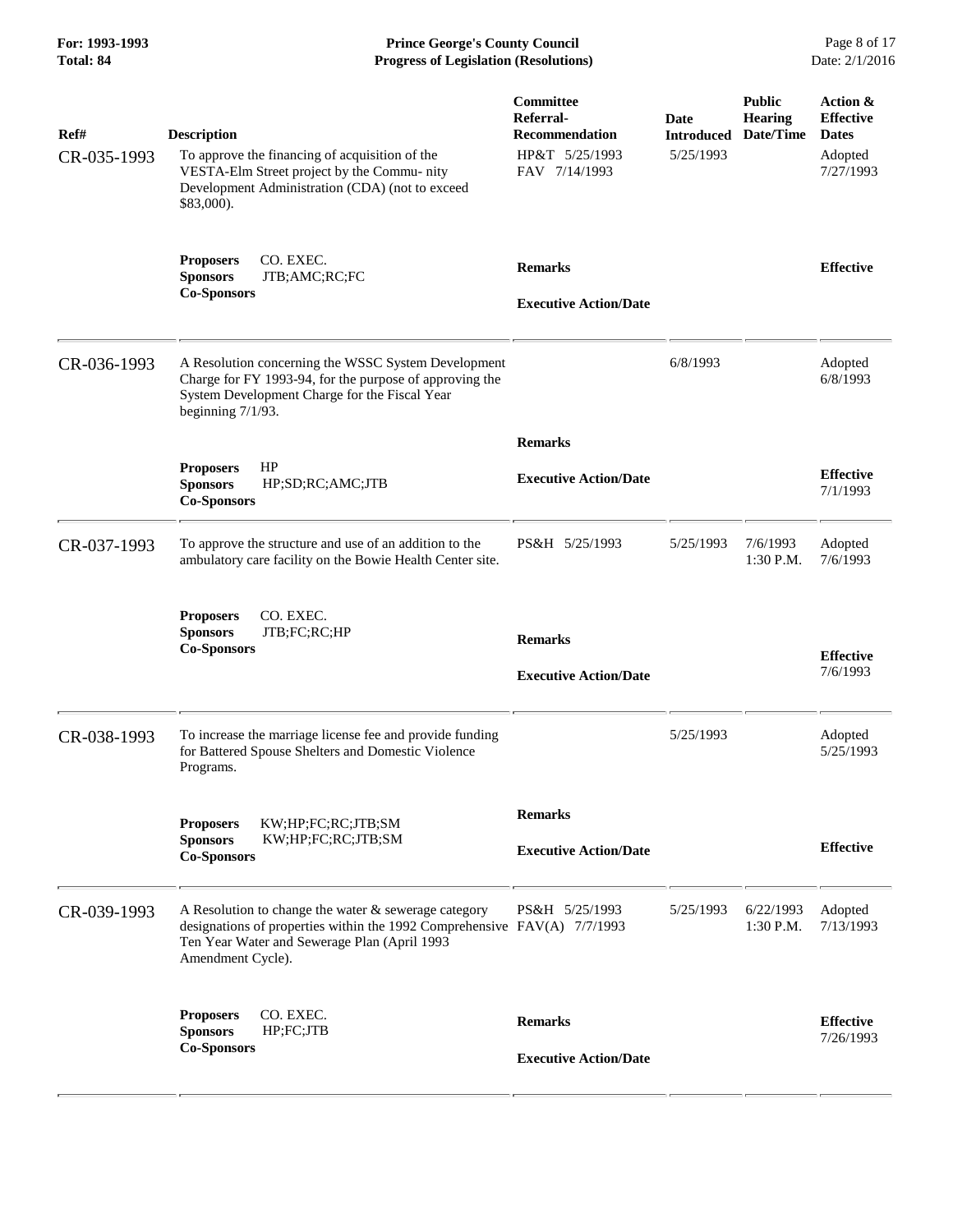**For: 1993-1993 Prince George's County Council** Page 9 of 17<br> **Prince George's County Council** Page 9 of 17<br> **Progress of Legislation (Resolutions)** Date: 2/1/2016 **Total: 84 Progress of Legislation (Resolutions)** 

| Ref#<br>CR-040-1993 | <b>Description</b><br>To amend the Salary Plan for General Schedule<br>Employees (Schedule G) to reflect new maximum pay<br>rates and other modified benefits effective 6/27/93.      | Committee<br>Referral-<br><b>Recommendation</b><br>FP&GO 6/8/1993<br>FAV(A) 6/16/1993 | Date<br><b>Introduced</b><br>6/8/1993 | <b>Public</b><br><b>Hearing</b><br>Date/Time | Action &<br><b>Effective</b><br><b>Dates</b><br>Adopted<br>6/22/1993 |
|---------------------|---------------------------------------------------------------------------------------------------------------------------------------------------------------------------------------|---------------------------------------------------------------------------------------|---------------------------------------|----------------------------------------------|----------------------------------------------------------------------|
|                     | <b>Proposers</b><br>CO. EXEC.<br>HP;JTB<br><b>Sponsors</b><br><b>Co-Sponsors</b>                                                                                                      | <b>Remarks</b><br>(SEE ALSO CR-50-1993)<br><b>Executive Action/Date</b>               |                                       |                                              | <b>Effective</b>                                                     |
| CR-041-1993         | To approve the financing of acquisition of Maryland<br>Neighborly Networks Alternative Living Facility project<br>by the Community Development Administration (CDA).                  | HP&T 6/8/1993<br>FAV 7/14/1993                                                        | 6/8/1993                              |                                              | Adopted<br>7/27/1993                                                 |
|                     | CO. EXEC.<br><b>Proposers</b><br><b>Sponsors</b><br>AMC;HP;SD;JTB;RC<br><b>Co-Sponsors</b>                                                                                            | <b>Remarks</b><br><b>Executive Action/Date</b>                                        |                                       |                                              | <b>Effective</b>                                                     |
| CR-042-1993         | To approve the refinancing of Second Mile House for<br>Youth Resources Center, Inc., located in Hyattsville by the FAV 7/14/1993<br>Community Development Administration (CDA) of MD. | HP&T 6/8/1993                                                                         | 6/8/1993                              |                                              | Adopted<br>7/27/1993                                                 |
|                     | CO. EXEC.<br><b>Proposers</b><br><b>Sponsors</b><br>SD;HP;RC;JTB<br><b>Co-Sponsors</b>                                                                                                | <b>Remarks</b><br><b>Executive Action/Date</b>                                        |                                       |                                              | <b>Effective</b>                                                     |
| CR-043-1993         | To approve the financing of construction of the Vistas at<br>Lake Largo elderly housing project by the Community<br>Development Administration (CDA).                                 | HP&T 6/8/1993<br>FAV(A) 7/14/1993                                                     | 6/8/1993                              |                                              | Adopted<br>7/27/1993                                                 |
|                     | CO. EXEC.<br><b>Proposers</b><br>JTB;RC;HP<br><b>Sponsors</b><br><b>Co-Sponsors</b>                                                                                                   | <b>Remarks</b><br><b>Executive Action/Date</b>                                        |                                       |                                              | <b>Effective</b>                                                     |
| CR-044-1993         | A Resolution concerning the Tax Rates for FY 1993-94 for<br>the purpose of imposing and levying the tax rates for the<br>fiscal year beginning July 1, 1993.                          |                                                                                       | 6/15/1993                             |                                              | Adopted<br>6/15/1993                                                 |
|                     | HP<br><b>Proposers</b><br>HP<br><b>Sponsors</b><br><b>Co-Sponsors</b>                                                                                                                 | <b>Remarks</b><br><b>Executive Action/Date</b>                                        |                                       |                                              | <b>Effective</b><br>7/1/1993                                         |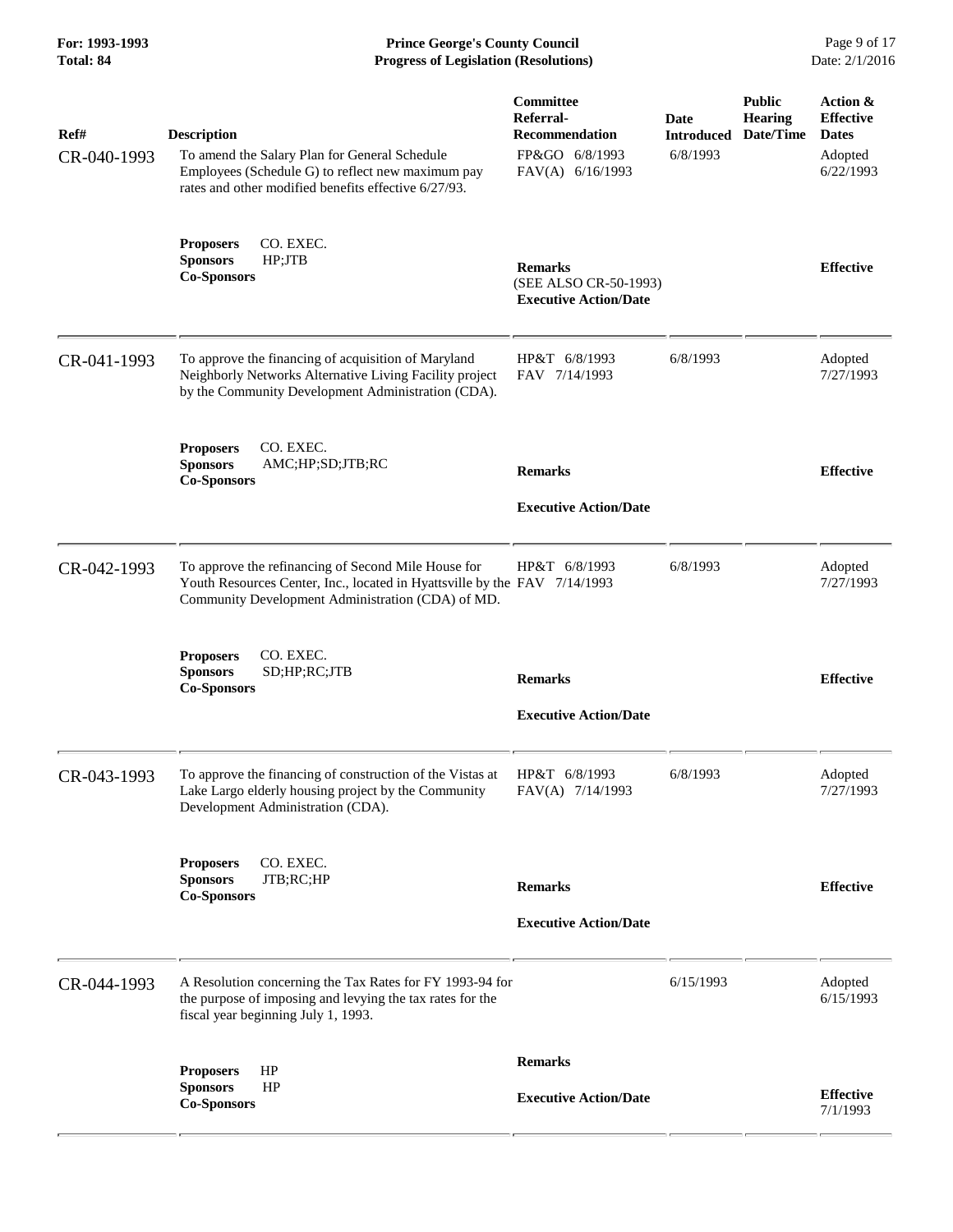**For: 1993-1993 Prince George's County Council** Page 10 of 17<br> **Prince George's County Council** Page 10 of 17<br> **Progress of Legislation (Resolutions)** Date: 2/1/2016 **Total: 84 Progress of Legislation (Resolutions)** 

| Ref#<br>CR-045-1993 | <b>Description</b><br>To authorize County to participate in a State bond<br>refunding program being under-taken by the Maryland<br>Department of Trans- portation. | <b>Committee</b><br>Referral-<br><b>Recommendation</b><br>FP&GO 6/15/1993<br>FAV 6/16/1993 | Date<br><b>Introduced</b><br>6/15/1993 | <b>Public</b><br><b>Hearing</b><br>Date/Time | Action &<br><b>Effective</b><br><b>Dates</b><br>Adopted<br>6/22/1993 |
|---------------------|--------------------------------------------------------------------------------------------------------------------------------------------------------------------|--------------------------------------------------------------------------------------------|----------------------------------------|----------------------------------------------|----------------------------------------------------------------------|
|                     | CO. EXEC.<br><b>Proposers</b><br>FC;SD;JTB;RC;HP<br><b>Sponsors</b><br><b>Co-Sponsors</b>                                                                          | <b>Remarks</b><br>(SEE ALSO CR-51-1993)<br><b>Executive Action/Date</b>                    |                                        |                                              | <b>Effective</b><br>6/22/1993                                        |
| CR-046-1993         | To authorize the issuance by the County's Building<br>Authority of revenue bonds to finance the cost of a State<br>of Maryland Multi-Service Justice Center.       | FP&GO 6/15/1993<br>FAV 6/16/1993                                                           | 6/15/1993                              |                                              | Adopted<br>6/22/1993                                                 |
|                     | CO. EXEC.<br><b>Proposers</b><br><b>Sponsors</b><br>HP;SD;FC;JTB<br><b>Co-Sponsors</b>                                                                             | <b>Remarks</b><br><b>Executive Action/Date</b><br>S 7/6/1993                               |                                        |                                              | <b>Effective</b><br>7/6/1993                                         |
| CR-047-1993         | Supplementary Appropriation of Grant Funds to provide<br>\$1,128,529 to the Federal Programs Fund for various<br>grant programs.                                   | C.O.W. 7/6/1993<br>FAV 7/6/1993                                                            | 7/6/1993                               |                                              | Adopted<br>7/6/1993                                                  |
|                     | CO. EXEC.<br><b>Proposers</b><br><b>Sponsors</b><br>HP;JTB;FC;SD;RC<br><b>Co-Sponsors</b>                                                                          | <b>Remarks</b><br><b>Executive Action/Date</b>                                             |                                        |                                              | <b>Effective</b><br>6/30/1993                                        |
| CR-048-1993         | Approval of Issuance of Refunding Bonds of the Housing C.O.W. 7/6/1993<br>Authority for Chillum Heights Apartments Project.                                        | FAV 7/6/1993                                                                               | 7/6/1993                               |                                              | Adopted<br>7/6/1993                                                  |
|                     | CO. EXEC.<br><b>Proposers</b><br>SD;JTB;FC;SM;HP<br><b>Sponsors</b><br><b>Co-Sponsors</b>                                                                          | <b>Remarks</b><br><b>Executive Action/Date</b>                                             |                                        |                                              | <b>Effective</b>                                                     |
| CR-049-1993         | A resolution proposing amendments to the Glenn<br>Dale-Seabrook-Lanham and Vicinity Master Plan and<br>Sectional Map Amendment.                                    |                                                                                            | 7/13/1993                              | 9/14/1993<br>7:00 P.M.                       | Adopted<br>7/27/1993                                                 |
|                     | D.C.<br><b>Proposers</b><br>JTB;FC;HP<br><b>Sponsors</b><br><b>Co-Sponsors</b>                                                                                     | <b>Remarks</b><br><b>Executive Action/Date</b>                                             |                                        |                                              | <b>Effective</b>                                                     |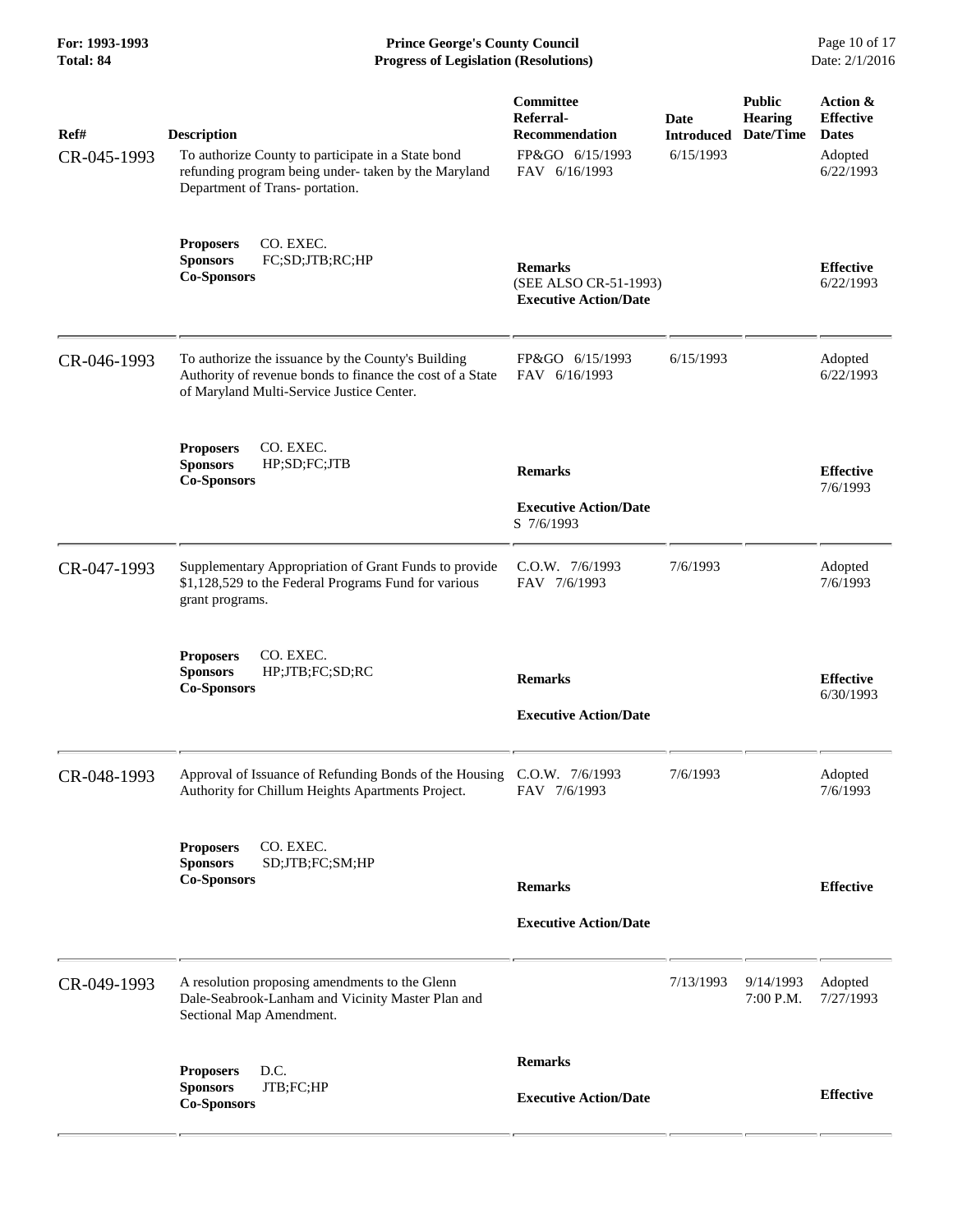**For: 1993-1993 Prince George's County Council** Page 11 of 17<br> **Prince George's County Council** Page 11 of 17<br> **Progress of Legislation (Resolutions)** Date: 2/1/2016 **Total: 84 Progress of Legislation (Resolutions)** 

| Ref#<br>CR-050-1993 | <b>Description</b><br>Amending CR-40-1993 - General Schedule Supplemental<br>Pension Plan.                                                                                          | Committee<br>Referral-<br>Recommendation<br>C.O.W. 7/6/1993<br>FAV 7/6/1993 | Date<br><b>Introduced</b><br>7/6/1993 | <b>Public</b><br><b>Hearing</b><br>Date/Time | Action &<br><b>Effective</b><br><b>Dates</b><br>Adopted<br>7/6/1993 |
|---------------------|-------------------------------------------------------------------------------------------------------------------------------------------------------------------------------------|-----------------------------------------------------------------------------|---------------------------------------|----------------------------------------------|---------------------------------------------------------------------|
|                     | CO. EXEC.<br><b>Proposers</b><br><b>Sponsors</b><br>HP;JTB;FC;RC<br><b>Co-Sponsors</b>                                                                                              | <b>Remarks</b><br>(SEE ALSO CR-40-1993)<br><b>Executive Action/Date</b>     |                                       |                                              | <b>Effective</b>                                                    |
| CR-051-1993         | The Refinancing of Maryland Department of<br>Transportation Bonds.                                                                                                                  | C.O.W. 7/6/1993<br>FAV 7/6/1993                                             | 7/6/1993                              |                                              | Adopted<br>7/6/1993                                                 |
|                     | CO. EXEC.<br><b>Proposers</b><br><b>Sponsors</b><br>FC;JTB;RC;HP<br><b>Co-Sponsors</b>                                                                                              | <b>Remarks</b><br>(SEE ALSO CR-45-1993)<br><b>Executive Action/Date</b>     |                                       |                                              | <b>Effective</b><br>7/6/1993                                        |
| CR-052-1993         | Approval of Issuance of Refunding Bonds of the Housing<br>Authority for Oxford Knolls Apartments Project now<br>known as Regent Street Station.                                     | HP&T 7/13/1993<br>FAV 7/14/1993                                             | 7/13/1993                             |                                              | Adopted<br>7/27/1993                                                |
|                     | CO. EXEC.<br><b>Proposers</b><br><b>Sponsors</b><br>HP;RC;JTB;FC<br><b>Co-Sponsors</b>                                                                                              | <b>Remarks</b><br><b>Executive Action/Date</b>                              |                                       |                                              | <b>Effective</b>                                                    |
| CR-053-1993         | To approve the structure and use of an intensive services<br>pavilion on the Prince George's Hospital Center site in<br>Cheverly, Maryland.                                         | PS&H 7/27/1993                                                              | 7/27/1993                             | 10/5/1993<br>1:30 P.M.                       | Adopted<br>10/5/1993                                                |
|                     | <b>Proposers</b><br>CO. EXEC.<br>HP;JTB;FC<br><b>Sponsors</b><br><b>Co-Sponsors</b>                                                                                                 | <b>Remarks</b><br><b>Executive Action/Date</b>                              |                                       |                                              | <b>Effective</b><br>10/5/1993                                       |
| CR-054-1993         | To delay implementation of requirement for Food Service<br>Manager certificate for non- profit organizations &<br>establishing a task force to study & advise re<br>implementation. |                                                                             | 7/27/1993                             |                                              | Adopted<br>7/27/1993                                                |
|                     | HP<br><b>Proposers</b><br><b>Sponsors</b><br>HP;FC;RC;JF;JTB;AMC<br><b>Co-Sponsors</b>                                                                                              | <b>Remarks</b><br>(SEE CB-48-1993)<br><b>Executive Action/Date</b>          |                                       |                                              | <b>Effective</b><br>7/27/1993                                       |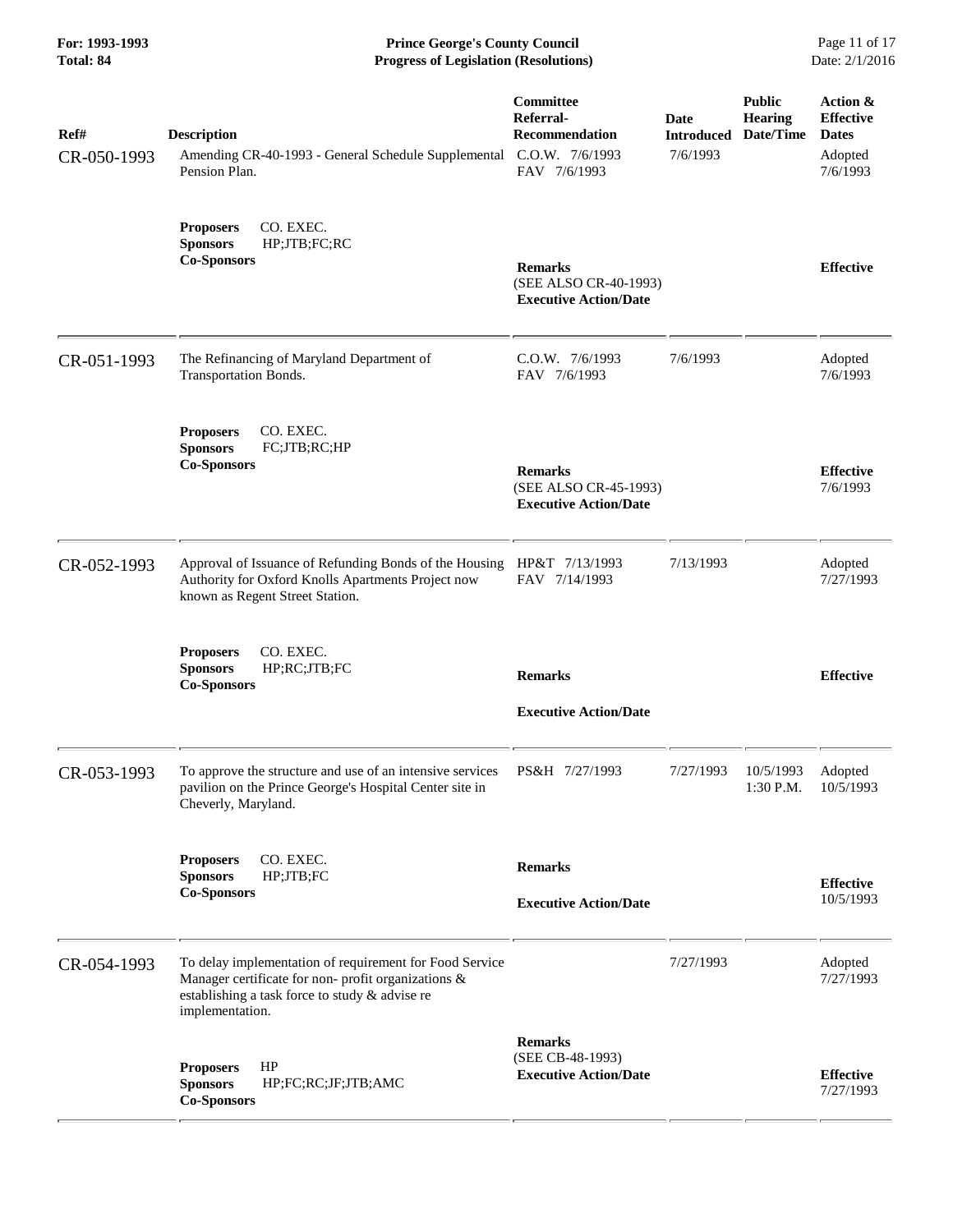**For: 1993-1993 Prince George's County Council** Page 12 of 17<br> **Prince George's County Council** Page 12 of 17<br> **Progress of Legislation (Resolutions)** Date: 2/1/2016 **Total: 84 Progress of Legislation (Resolutions)** 

| Ref#<br>CR-055-1993 | <b>Description</b><br>A Resolution to adopt individual codes and standards of<br>the National Fire Protection Association in accordance<br>with Sec. 11-253 of the County Code.    | Committee<br>Referral-<br>Recommendation                                           | Date<br><b>Introduced</b><br>7/27/1993 | <b>Public</b><br><b>Hearing</b><br>Date/Time | Action &<br><b>Effective</b><br><b>Dates</b><br>Adopted<br>7/27/1993 |
|---------------------|------------------------------------------------------------------------------------------------------------------------------------------------------------------------------------|------------------------------------------------------------------------------------|----------------------------------------|----------------------------------------------|----------------------------------------------------------------------|
|                     | JF<br><b>Proposers</b><br>JF;FC;JTB<br><b>Sponsors</b><br><b>Co-Sponsors</b>                                                                                                       | <b>Remarks</b><br>(SEE CR-29-1993 &<br>CB-75-1993)<br><b>Executive Action/Date</b> |                                        |                                              | <b>Effective</b>                                                     |
| CR-056-1993         | A Resolution for the purpose of creating a task force to<br>formulate guidelines to be used in determining the<br>adequacy of public schools during development review<br>process. |                                                                                    | 7/27/1993                              |                                              | Adopted<br>7/27/1993                                                 |
|                     | HP<br><b>Proposers</b><br><b>Sponsors</b><br>HP<br><b>Co-Sponsors</b>                                                                                                              | <b>Remarks</b><br><b>Executive Action/Date</b>                                     |                                        |                                              | <b>Effective</b>                                                     |
| CR-057-1993         | To adopt the Sectional Map Amendment (SMA) for<br>Planning Area 72 (Landover and Vicinity).                                                                                        |                                                                                    | 7/27/1993                              |                                              | Adopted<br>7/27/1993                                                 |
|                     | D.C.<br><b>Proposers</b><br><b>Sponsors</b><br>HP;JTB;FC;JF<br><b>Co-Sponsors</b>                                                                                                  | <b>Remarks</b><br><b>Executive Action/Date</b>                                     |                                        |                                              | <b>Effective</b>                                                     |
| CR-058-1993         | To appoint Craig S. Price, Deputy Council Administrator,<br>as an ex officio member of the Industrial Development<br>Authority of Prince George's County.                          |                                                                                    | 7/27/1993                              |                                              | Adopted<br>7/27/1993                                                 |
|                     | HP<br>Proposers<br><b>Sponsors</b><br>HP;RC;FC;JTB<br><b>Co-Sponsors</b>                                                                                                           | <b>Remarks</b><br><b>Executive Action/Date</b>                                     |                                        |                                              | <b>Effective</b>                                                     |
| CR-059-1993         | A Resolution to change the water and sewer category<br>designation for the Longleaf prop- erty within the 1992<br>Comprehensive Ten Year Water & Sewerage Plan.                    | PS&H 7/27/1993<br>FAV 9/20/1993                                                    | 7/27/1993                              | 9/7/1993<br>1:30 P.M.                        | Adopted<br>9/28/1993                                                 |
|                     | CO. EXEC.<br><b>Proposers</b><br>RC;FC;JTB<br><b>Sponsors</b><br><b>Co-Sponsors</b>                                                                                                | <b>Remarks</b><br><b>Executive Action/Date</b>                                     |                                        |                                              | <b>Effective</b><br>10/12/1993                                       |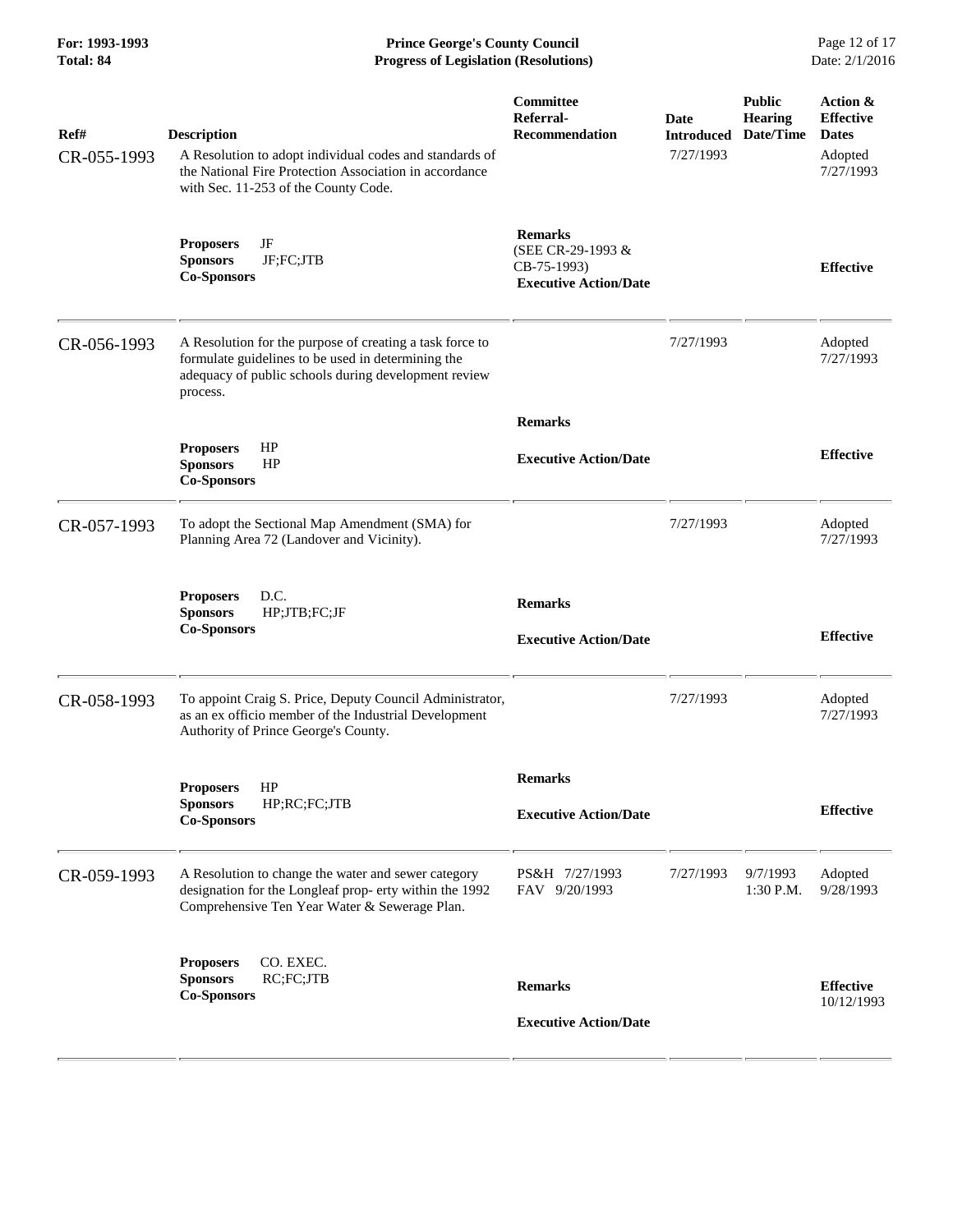**For: 1993-1993 Prince George's County Council** Page 13 of 17<br> **Prince George's County Council** Page 13 of 17<br> **Progress of Legislation (Resolutions)** Date: 2/1/2016 **Total: 84 Progress of Legislation (Resolutions)** 

| Ref#<br>CR-060-1993 | <b>Description</b><br>A Resolution approving the Master Plan and Sectional<br>Map Amendment for Subregion V with amendments.                                                       | Committee<br>Referral-<br><b>Recommendation</b> | Date<br><b>Introduced</b><br>9/7/1993 | <b>Public</b><br><b>Hearing</b><br>Date/Time | Action &<br><b>Effective</b><br><b>Dates</b><br>Adopted<br>9/14/1993 |
|---------------------|------------------------------------------------------------------------------------------------------------------------------------------------------------------------------------|-------------------------------------------------|---------------------------------------|----------------------------------------------|----------------------------------------------------------------------|
|                     | D.C.<br><b>Proposers</b><br><b>Sponsors</b><br>KW;HP;JTB<br><b>Co-Sponsors</b>                                                                                                     | <b>Remarks</b><br><b>Executive Action/Date</b>  |                                       |                                              | <b>Effective</b><br>9/14/1993                                        |
| CR-061-1993         | To authorize Prince George's County Cable Television<br>Commission to apply for certifi-cation of the County, the<br>local franchising authority, to regulate basic cable rates.   |                                                 | 9/7/1993                              |                                              | Adopted<br>9/7/1993                                                  |
|                     | CO. EXEC.<br><b>Proposers</b><br><b>Sponsors</b><br>HP;SD;JTB;FC;RC;KW<br><b>Co-Sponsors</b>                                                                                       | <b>Remarks</b><br><b>Executive Action/Date</b>  |                                       |                                              | <b>Effective</b>                                                     |
| CR-062-1993         | A Resolution for the purpose of creating a task force to<br>formulate guidelines to be used in determining the<br>adequacy of public schools during development review<br>process. |                                                 | 9/14/1993                             |                                              | Adopted<br>9/14/1993                                                 |
|                     | HP<br><b>Proposers</b><br><b>Sponsors</b><br>HP;JTB;RC;SD;FC<br><b>Co-Sponsors</b>                                                                                                 | <b>Remarks</b><br><b>Executive Action/Date</b>  |                                       |                                              | <b>Effective</b>                                                     |
| CR-063-1993         | Supplementary Appropriation of Federal, State, and<br>Private Grant Funds for FY'93-94 in the amount of<br>\$1,402,616 to various County agencies.                                 | FP&GO 9/28/1993<br>FAV 9/29/1993                | 9/28/1993                             |                                              | Adopted<br>10/5/1993                                                 |
|                     | CO. EXEC.<br><b>Proposers</b><br><b>Sponsors</b><br>JTB;HP;SD;RC;FC;SM<br><b>Co-Sponsors</b>                                                                                       | <b>Remarks</b><br><b>Executive Action/Date</b>  |                                       |                                              | <b>Effective</b>                                                     |
| CR-064-1993         | To express the County Council's approval of Housing<br>Authority issuance and sale of revenue bonds or notes for FAV 10/5/1993<br>Emerson House Apartments.                        | HP&T 9/28/1993                                  | 9/28/1993                             | 11/2/1993<br>1:30 P.M.                       | Adopted<br>11/2/1993                                                 |
|                     | CO. EXEC.<br><b>Proposers</b><br>JTB;RC;FC;JF;HP<br><b>Sponsors</b><br><b>Co-Sponsors</b>                                                                                          | <b>Remarks</b><br><b>Executive Action/Date</b>  |                                       |                                              | <b>Effective</b>                                                     |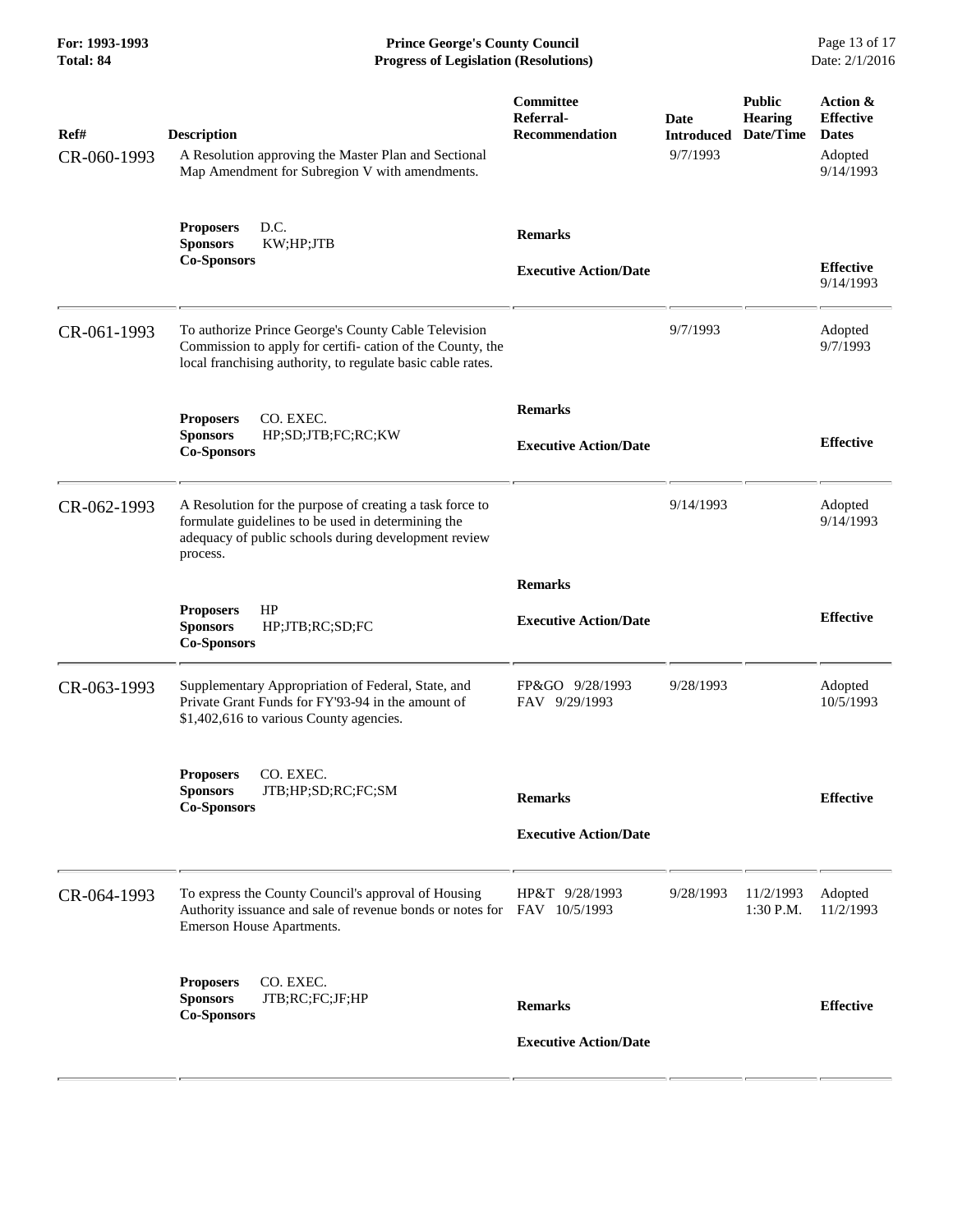**For: 1993-1993 Prince George's County Council** Page 14 of 17<br> **Prince George's County Council** Page 14 of 17<br> **Progress of Legislation (Resolutions)** Date: 2/1/2016 **Total: 84 Progress of Legislation (Resolutions)** 

| Ref#<br>CR-065-1993 | <b>Description</b><br>A Resolution to adopt the County's FY 1994-2003<br>Comprehensive Ten Year Solid Waste Management Plan<br>as recommended by the County Executive.                 | Committee<br>Referral-<br>Recommendation<br>PS&H 9/28/1993<br>FAV(A) 10/25/1993 | Date<br><b>Introduced</b><br>9/28/1993 | <b>Public</b><br><b>Hearing</b><br>Date/Time<br>10/19/1993<br>1:30 P.M. | Action &<br><b>Effective</b><br><b>Dates</b><br>Adopted<br>11/30/1993 |
|---------------------|----------------------------------------------------------------------------------------------------------------------------------------------------------------------------------------|---------------------------------------------------------------------------------|----------------------------------------|-------------------------------------------------------------------------|-----------------------------------------------------------------------|
|                     | <b>Proposers</b><br>CO. EXEC.<br>JTB;HP;FC<br><b>Sponsors</b><br><b>Co-Sponsors</b>                                                                                                    | <b>Remarks</b><br><b>Executive Action/Date</b>                                  |                                        |                                                                         | <b>Effective</b><br>12/13/1993                                        |
| CR-066-1993         | A resolution approving the Master Plan for the Subregion<br>VI Study Area and initiating preparation of a Sectional<br>Map Amendment.                                                  |                                                                                 | 9/28/1993                              |                                                                         | Adopted<br>9/28/1993                                                  |
|                     | D.C.<br><b>Proposers</b><br><b>Sponsors</b><br><b>KW</b><br><b>Co-Sponsors</b>                                                                                                         | <b>Remarks</b><br><b>Executive Action/Date</b>                                  |                                        |                                                                         | <b>Effective</b>                                                      |
| CR-067-1993         | Ten Year Water & Sewerage Plan (August Amendment<br>Cycle) to change water & sewer category designations of<br>properties in the 1992 Comprehensive Ten Year Water &<br>Sewerage Plan. | PS&H 9/28/1993<br>FAV(A) 11/3/1993                                              | 9/28/1993                              | 10/26/1993 Adopted<br>1:30 P.M.                                         | 11/16/1993                                                            |
|                     | CO. EXEC.<br><b>Proposers</b><br><b>Sponsors</b><br>FC;JTB;HP<br><b>Co-Sponsors</b>                                                                                                    | <b>Remarks</b><br><b>Executive Action/Date</b>                                  |                                        |                                                                         | <b>Effective</b><br>12/6/1993                                         |
| CR-068-1993         | A Resolution concerning the filing deadline for a partial<br>property tax credit for cer-tain residential property<br>located in an area adversely impacted by a landfill.             | FP&GO 9/28/1993<br>FAV 10/18/1993                                               | 9/28/1993                              |                                                                         | Adopted<br>10/26/1993                                                 |
|                     | RC<br><b>Proposers</b><br>RC;JTB<br><b>Sponsors</b><br><b>Co-Sponsors</b>                                                                                                              | <b>Remarks</b><br><b>Executive Action/Date</b><br>S 11/5/1993                   |                                        |                                                                         | <b>Effective</b><br>11/5/1993                                         |
| CR-069-1993         | To establish Parking Districts for the City of Mount<br>Rainier, City of Hyattsville, & areas within Prince<br>George's Plaza & West Hyattsville Transit District Overlay<br>Zones.    | HP&T 9/28/1993<br>FAV 10/18/1993                                                | 9/28/1993                              |                                                                         | Adopted<br>11/23/1993                                                 |
|                     | <b>SD</b><br><b>Proposers</b><br><b>Sponsors</b><br><b>SD</b><br><b>Co-Sponsors</b>                                                                                                    | <b>Remarks</b><br>(SEE CB-133-1993)<br><b>Executive Action/Date</b>             |                                        |                                                                         | <b>Effective</b>                                                      |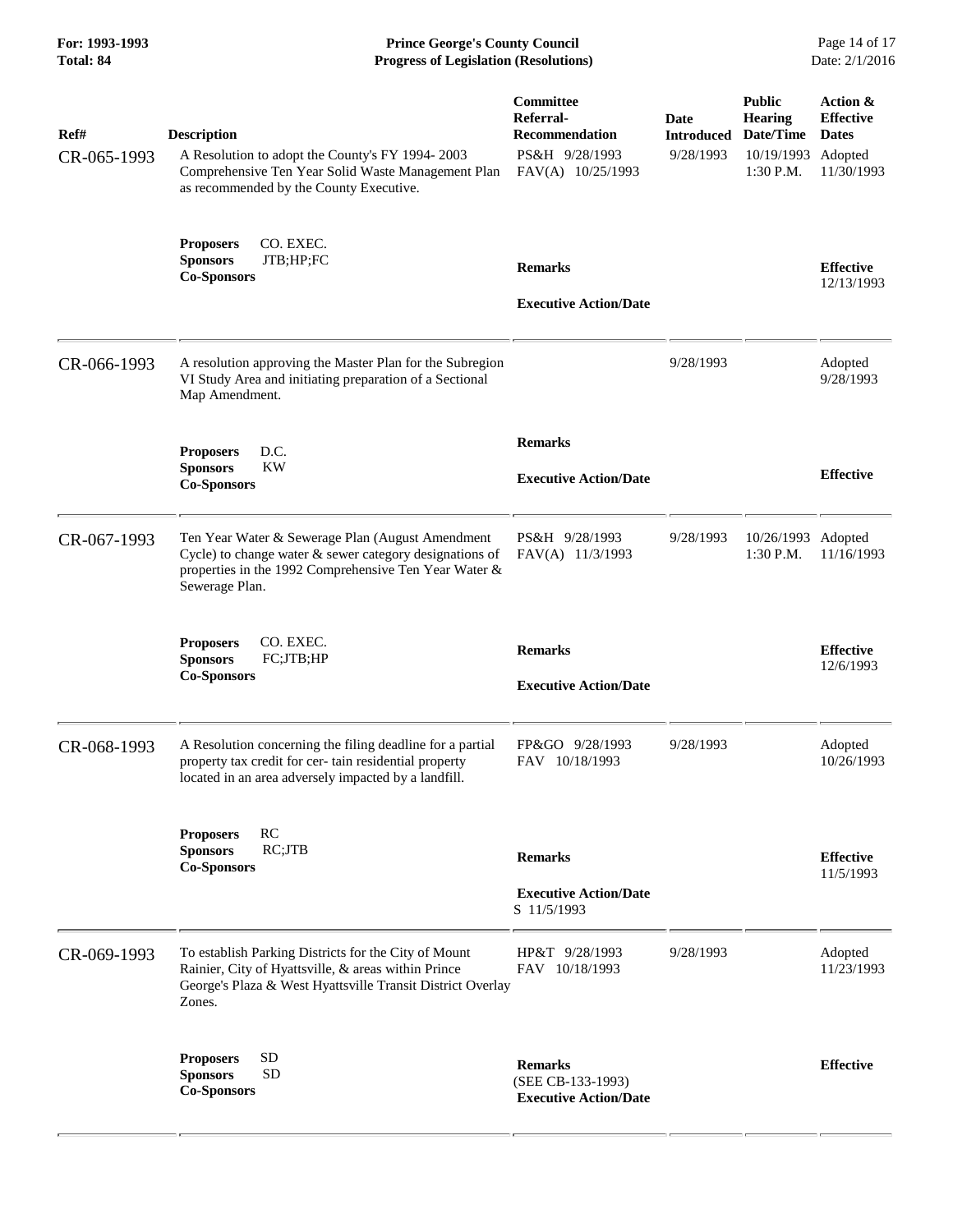**For: 1993-1993 Prince George's County Council** Page 15 of 17<br> **Prince George's County Council** Page 15 of 17<br> **Progress of Legislation (Resolutions)** Date: 2/1/2016 **Total: 84 Progress of Legislation (Resolutions)** 

| Ref#<br>CR-070-1993 | <b>Description</b><br>To amend Salary Schedule to add new grade level not<br>previously utilized in Schedule C-O for the Department of<br>Corrections Officials.              | Committee<br>Referral-<br><b>Recommendation</b><br>FP&GO 9/28/1993  | Date<br><b>Introduced</b><br>9/28/1993 | <b>Public</b><br><b>Hearing</b><br>Date/Time | Action &<br><b>Effective</b><br><b>Dates</b> |
|---------------------|-------------------------------------------------------------------------------------------------------------------------------------------------------------------------------|---------------------------------------------------------------------|----------------------------------------|----------------------------------------------|----------------------------------------------|
|                     | <b>Proposers</b><br>CO. EXEC.<br>RC;FC<br><b>Sponsors</b><br><b>Co-Sponsors</b>                                                                                               | <b>Remarks</b><br>(SEE CB-134-1993)<br><b>Executive Action/Date</b> |                                        |                                              | <b>Effective</b>                             |
| CR-071-1993         | Approval of Issuance of Refunding Bonds of the Housing<br>Authority for Wedgewood Terrace Apartments (also<br>known as Cambridge Crossing).                                   | HP&T 10/5/1993<br>FAV 11/15/1993                                    | 10/5/1993                              | 11/2/1993<br>1:30 P.M.                       | Adopted<br>11/23/1993                        |
|                     | <b>Proposers</b><br>CO. EXEC.<br>JTB;FC;RC<br><b>Sponsors</b><br><b>Co-Sponsors</b>                                                                                           | <b>Remarks</b><br><b>Executive Action/Date</b>                      |                                        |                                              | <b>Effective</b>                             |
| CR-072-1993         | Urging Congress & the Administration to enact legislation<br>to relieve the County of all obligations to carry out new<br>federal mandates unless federal funds are provided. |                                                                     | 10/12/1993                             |                                              | Adopted<br>10/12/1993                        |
|                     | FC<br><b>Proposers</b><br><b>Sponsors</b><br>FC;HP;RC;JTB;SD;JF<br><b>Co-Sponsors</b>                                                                                         | <b>Remarks</b><br><b>Executive Action/Date</b>                      |                                        |                                              | <b>Effective</b>                             |
| CR-073-1993         | A resolution to approve a Certain Finance Plan of the<br>WSSC for the Issuance of Refunding Bonds in the amount FAV 10/25/1993<br>of \$821,140,000.                           | PS&H 10/12/1993                                                     | 10/12/1993                             |                                              | Adopted<br>11/2/1993                         |
|                     | <b>Proposers</b><br><b>WSSC</b><br>HP;JF;SD;FC<br><b>Sponsors</b><br><b>Co-Sponsors</b>                                                                                       | <b>Remarks</b><br><b>Executive Action/Date</b>                      |                                        |                                              | <b>Effective</b>                             |
| CR-074-1993         | A Resolution to amend the WSSC FY 1994-99 Capital<br>Improvements Program for Prince George's County for<br>Water and Sewerage.                                               | PS&H 10/12/1993<br>FAV 10/25/1993                                   | 10/12/1993 11/9/1993                   | 11:00 AM                                     | Adopted<br>11/9/1993                         |
|                     | <b>WSSC</b><br><b>Proposers</b><br><b>Sponsors</b><br>JF;HP<br><b>Co-Sponsors</b>                                                                                             | <b>Remarks</b><br><b>Executive Action/Date</b>                      |                                        |                                              | <b>Effective</b>                             |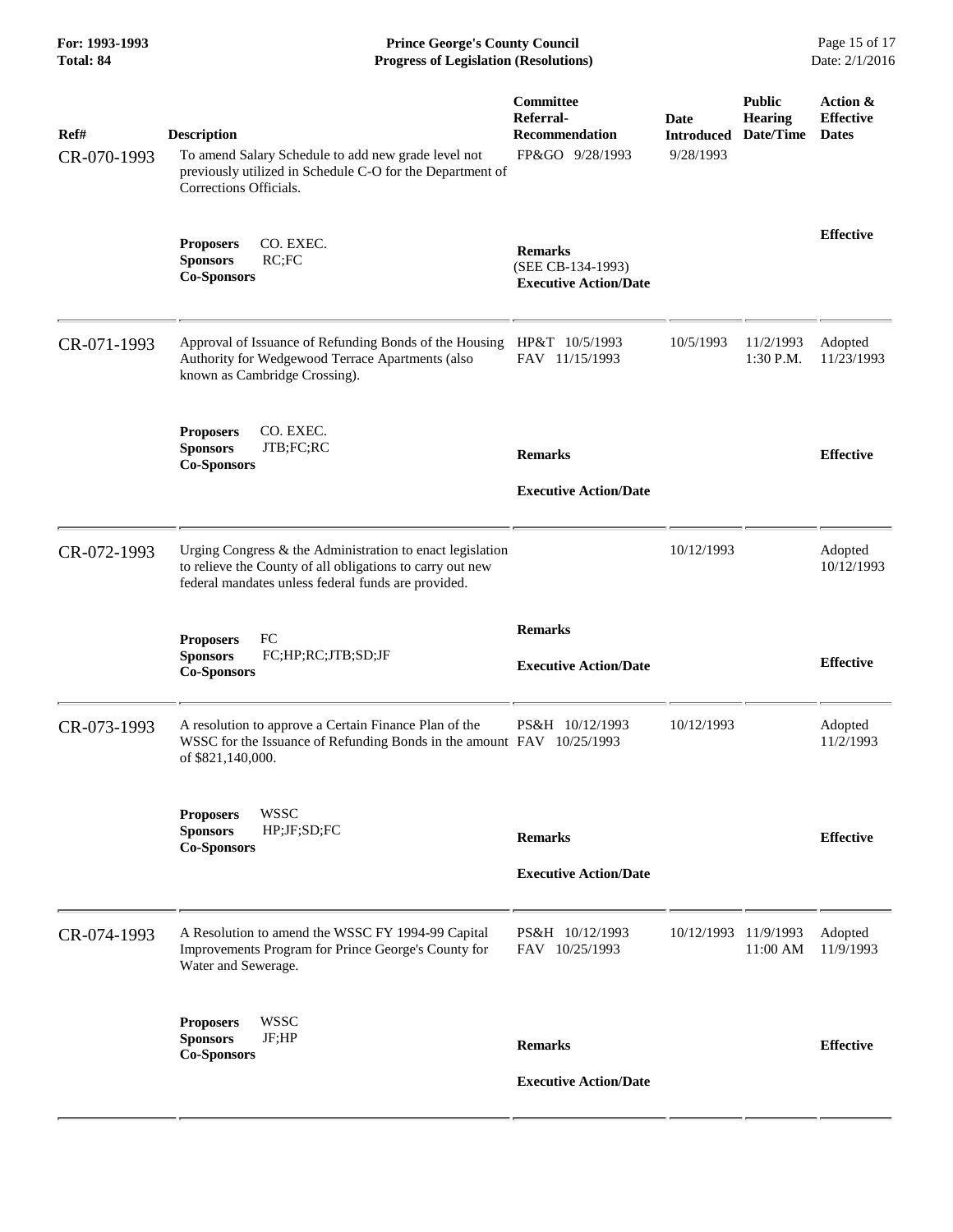**For: 1993-1993 Prince George's County Council** Page 16 of 17<br> **Prince George's County Council** Page 16 of 17<br> **Progress of Legislation (Resolutions)** Date: 2/1/2016 **Total: 84 Progress of Legislation (Resolutions)** 

| Ref#<br>CR-075-1993 | <b>Description</b><br>A Resolution concerning Templeton Manor Apartments<br>(also known as Oak Ridge Apartments) to approve the<br>issuance of Housing Authority refunding bonds.                     | Committee<br>Referral-<br><b>Recommendation</b><br>FP&GO 10/19/1993<br>FAV 10/25/1993 | Date<br><b>Introduced</b><br>10/19/1993 | <b>Public</b><br><b>Hearing</b><br>Date/Time<br>11/16/1993<br>1:30 P.M. | Action &<br><b>Effective</b><br><b>Dates</b><br>Adopted<br>11/16/1993 |
|---------------------|-------------------------------------------------------------------------------------------------------------------------------------------------------------------------------------------------------|---------------------------------------------------------------------------------------|-----------------------------------------|-------------------------------------------------------------------------|-----------------------------------------------------------------------|
|                     | CO. EXEC.<br><b>Proposers</b><br>HP;JTB;FC<br><b>Sponsors</b><br><b>Co-Sponsors</b>                                                                                                                   | <b>Remarks</b><br><b>Executive Action/Date</b>                                        |                                         |                                                                         | <b>Effective</b>                                                      |
| CR-076-1993         | Permit Review Process to permit certain permits of a<br>minor nature to be issued without the Planning Board's<br>review.                                                                             | FP&GO 10/26/1993<br>FAV(A) 11/1/1993                                                  | 10/26/1993                              |                                                                         | Adopted<br>11/16/1993                                                 |
|                     | CO. EXEC.<br><b>Proposers</b><br><b>Sponsors</b><br>JTB;SD;SM;FC<br><b>Co-Sponsors</b>                                                                                                                | <b>Remarks</b><br><b>Executive Action/Date</b>                                        |                                         |                                                                         | <b>Effective</b>                                                      |
| CR-077-1993         | A Resolution to adopt admended regulations for the<br>County's Moderately Priced Dwelling Unit Program.                                                                                               | HP&T 10/26/1993<br>FAV(A) 11/15/1993                                                  | 10/26/1993                              |                                                                         | Adopted<br>11/30/1993                                                 |
|                     | CO. EXEC.<br><b>Proposers</b><br><b>Sponsors</b><br>HP;SD;JTB<br><b>Co-Sponsors</b>                                                                                                                   | <b>Remarks</b><br><b>Executive Action/Date</b>                                        |                                         |                                                                         | <b>Effective</b>                                                      |
| CR-078-1993         | A Resolution to initiate a multiagency effort to review<br>areas of the Zoning Ordi- nance & create a task force to<br>review & make recommendations to the Council.                                  | HP&T 10/26/1993<br>FAV(A) 11/15/1993                                                  | 10/26/1993                              |                                                                         | Adopted<br>11/23/1993                                                 |
|                     | HP<br><b>Proposers</b><br><b>Sponsors</b><br>HP;SM;FC;JTB;SD<br><b>Co-Sponsors</b>                                                                                                                    | <b>Remarks</b><br><b>Executive Action/Date</b>                                        |                                         |                                                                         | <b>Effective</b>                                                      |
| CR-079-1993         | A Resolution re Economic Development Reve- nue Bonds C.O.W. 10/26/1993<br>in order to lend \$80,000,000 to Dimensions Health<br>Corporation for improve- ments & to refund Hospital<br>Revenue bonds. | FAV(A) 11/9/1993                                                                      | 10/26/1993                              | 11/30/1993 Adopted<br>10:30 AM                                          | 11/30/1993                                                            |
|                     | CO. EXEC.<br><b>Proposers</b><br><b>Sponsors</b><br>JTB;FC;HP<br><b>Co-Sponsors</b>                                                                                                                   | <b>Remarks</b><br><b>Executive Action/Date</b><br>S 12/13/1993                        |                                         |                                                                         | <b>Effective</b><br>12/13/1993                                        |